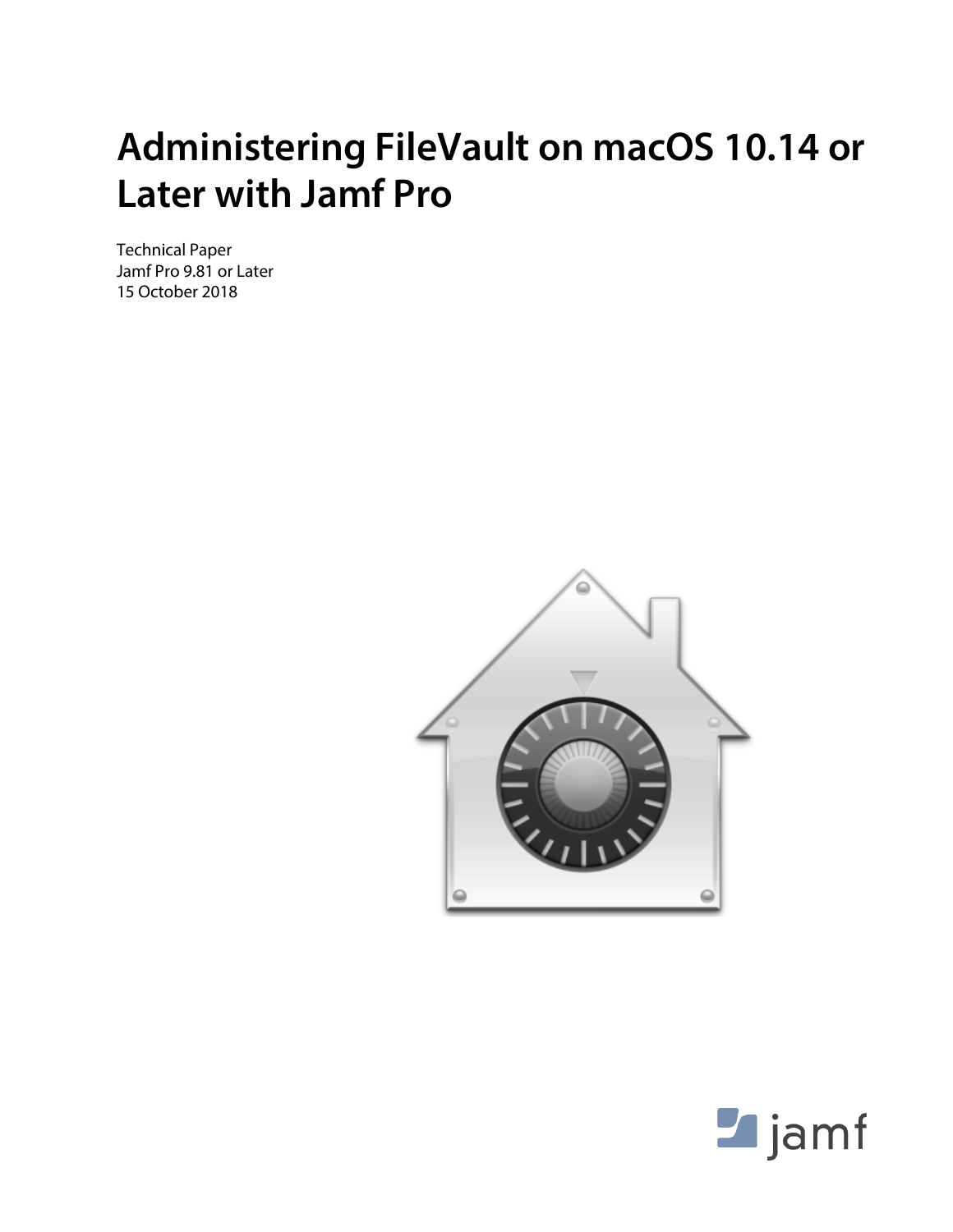© copyright 2002-2018 Jamf. All rights reserved.

Jamf has made all efforts to ensure that this guide is accurate.

Jamf 100 Washington Ave S Suite 1100 Minneapolis, MN 55401-2155 (612) 605-6625

Jamf, the Jamf Logo, JAMF SOFTWARE®, and the JAMF SOFTWARE Logo® are registered or common law trademarks of JAMF SOFTWARE, LLC in the U.S. and other countries.

Apple, FileVault, Keychain, macOS, and OS X are registered trademarks of Apple Inc., in the United States and other countries.

All other product and service names mentioned herein are either registered trademarks or trademarks of their respective companies.

Jamf would like to acknowledge Rich Trouton for contributing content to this technical paper.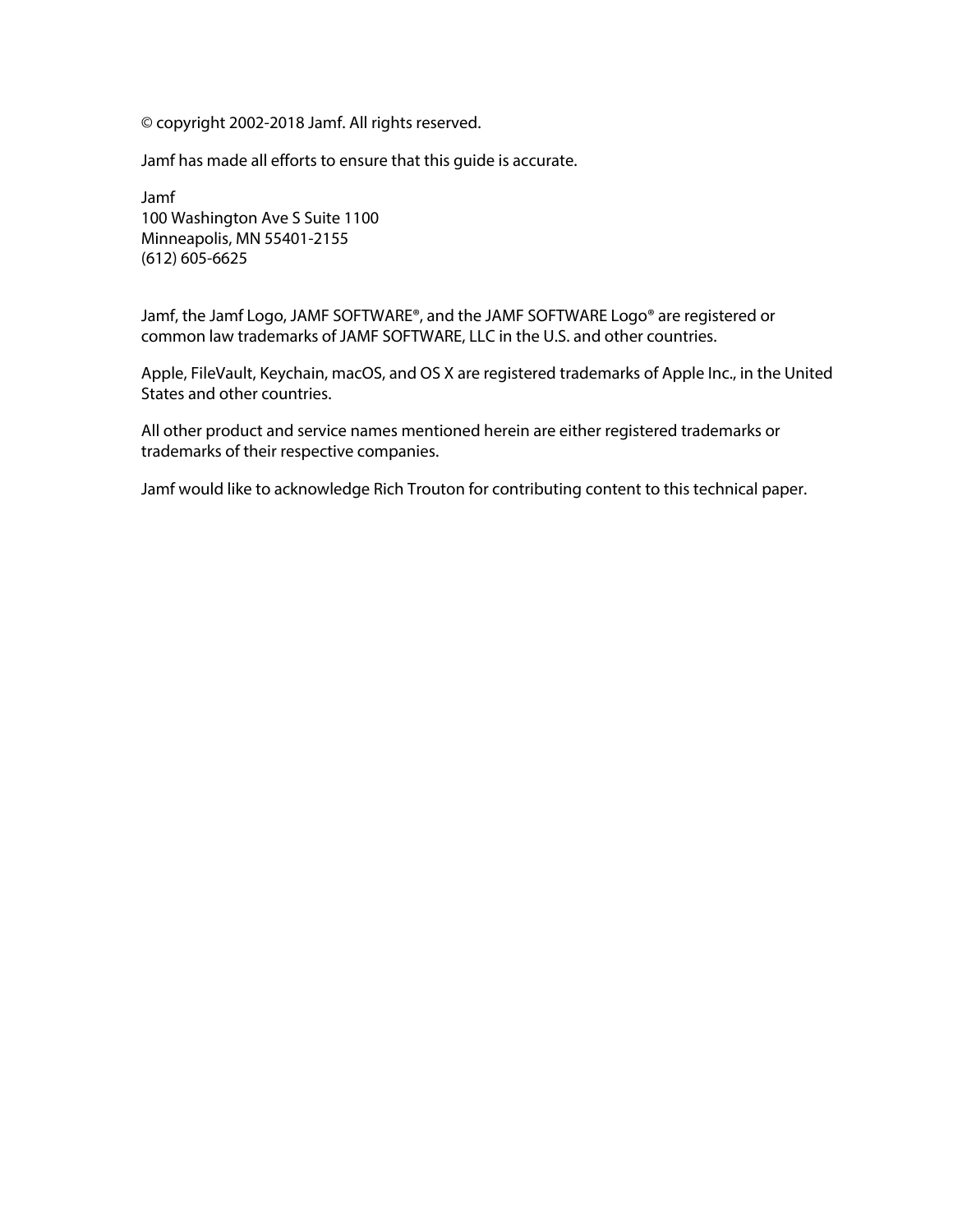## **Contents**

#### **[Introduction](#page-3-0)**

 [What's in This Guide](#page-3-1) [Important Concepts](#page-3-2) [Additional Resources](#page-3-3)

**[Overview](#page-4-0)**

**[General Requirements](#page-5-0)**

**[Activating FileVault Disk Encryption Using a Configuration Profile](#page-6-0)**

### **[Choosing a Recovery Key](#page-7-0)**

### **[Creating and Exporting an Institutional Recovery Key](#page-8-0)**

 [Creating and Exporting an Institutional Recovery Key with the Private Key](#page-8-1) [Creating and Exporting an Institutional Recovery Key without the Private Key](#page-9-0)

### **[Creating a Disk Encryption Configuration](#page-11-0)**

### **[Deploying the Disk Encryption Configuration](#page-13-0)**

### **[Creating Smart Computer Groups for FileVault](#page-18-0)**

 [Creating a Smart Group for FileVault Eligible Computers that are Not Yet Encrypted](#page-18-1) [Creating Smart Groups of Computers with a Partition in a Specific Encryption State](#page-20-0) [Creating a Smart Group of Computers that are Not Eligible for FileVault Encryption](#page-22-0) [Creating a Smart Group of Computers with an Invalid Individual Recovery Key](#page-23-0) [Creating a Smart Group of Computers for Which a Specified User is Enabled for FileVault](#page-24-0)

### **[Viewing FileVault Information for a Computer](#page-25-0)**

 [Viewing FileVault Disk Encryption Information for a Computer](#page-25-1) [Viewing the FileVault Recovery Key for a Computer](#page-26-0)

### **[Issuing a New FileVault Recovery Key](#page-27-0)**

 [Requirements](#page-27-1) [Issuing a New FileVault Recovery Key to Computers](#page-27-2)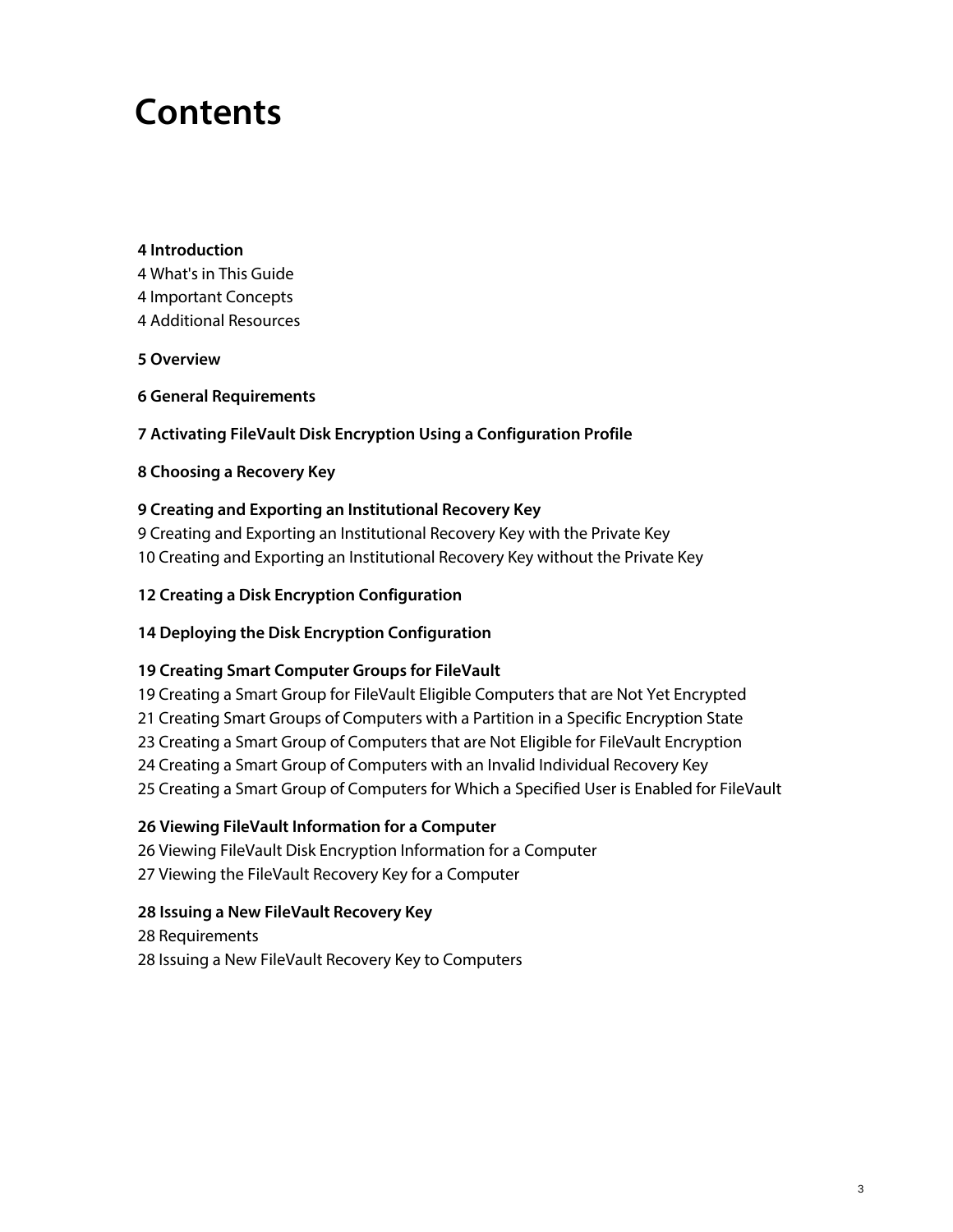# <span id="page-3-0"></span>**Introduction**

## <span id="page-3-1"></span>**What's in This Guide**

This guide provides step-by-step instructions for administering FileVault on macOS 10.14 or later with Jamf Pro.

## <span id="page-3-2"></span>**Important Concepts**

Administrators using this guide should be familiar with the following Jamf Pro-related concepts:

- **Deployment**
- Smart computer groups

## <span id="page-3-3"></span>**Additional Resources**

For more information on related topics, see the *[Jamf Pro Administrator's Guide](http://docs.jamf.com/jamf-pro/administrator-guide/index.html).*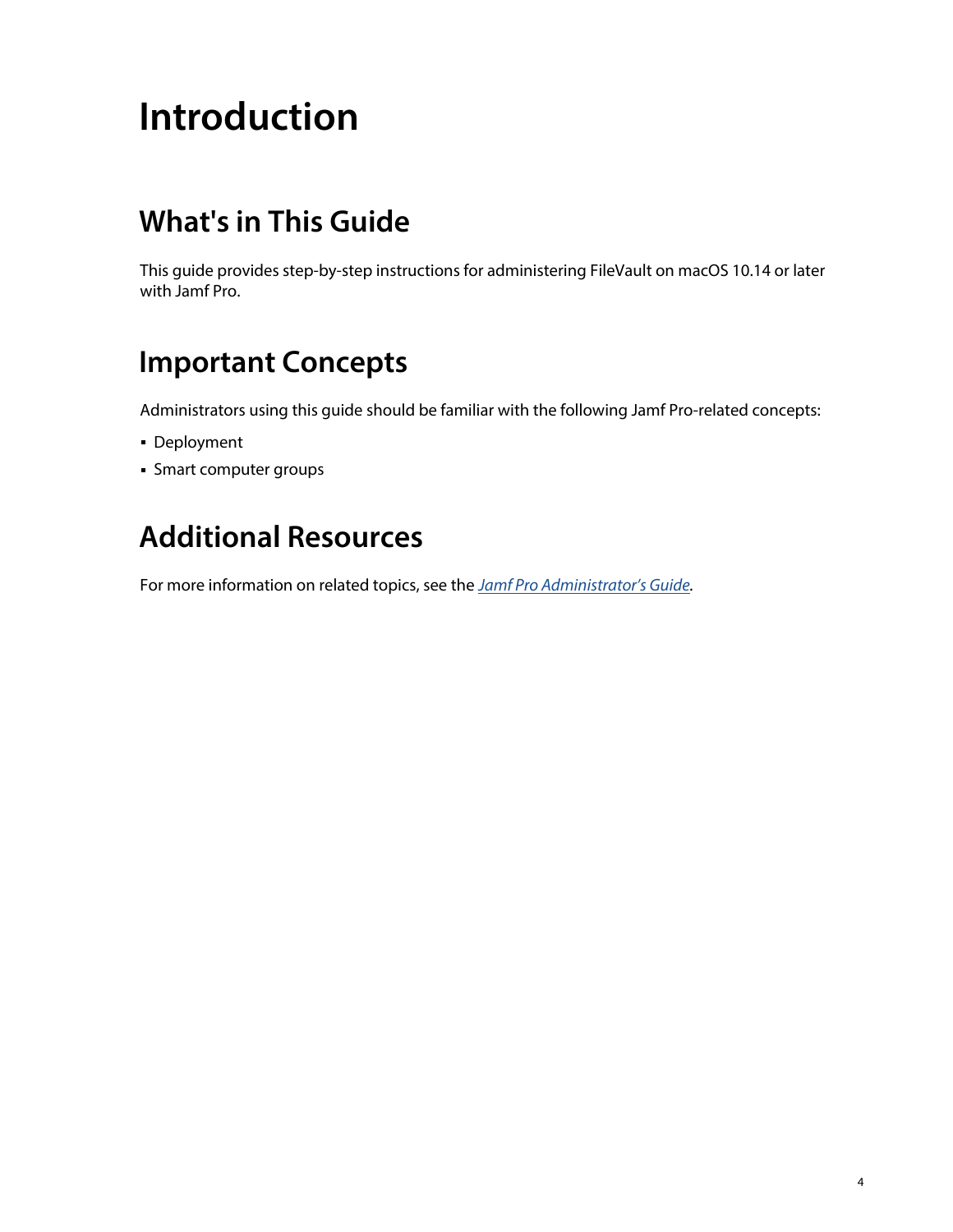## <span id="page-4-0"></span>**Overview**

This paper provides a complete workflow for administering FileVault on computers with macOS 10.14 or later.

FileVault disk encryption can be activated using a configuration profile or by performing the following steps:

- 1. Choose a recovery key.
- 2. Create and export an institutional recovery key (for institutional recovery keys only).
- 3. Create a disk encryption configuration.
- 4. Deploy the disk encryption configuration.

After activating FileVault disk encryption on computers, you can create smart computer groups to use as the basis for performing the following tasks:

- View FileVault information for a computer.
- **Issue a new FileVault recovery key to computers.**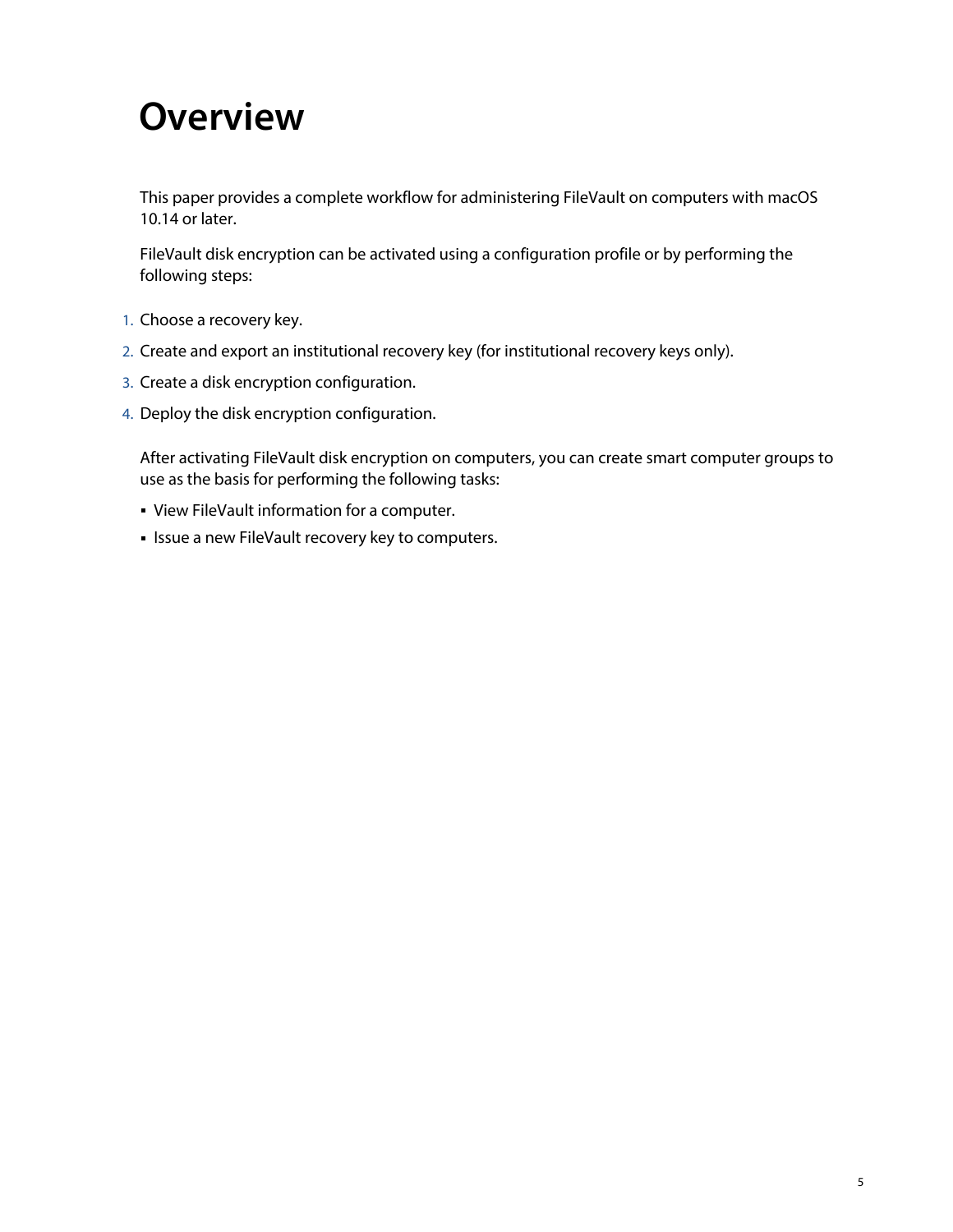# <span id="page-5-0"></span>**General Requirements**

Performing the administrative tasks in this paper requires the following::

- Jamf Pro 9.81 or later
- An administrator computer with macOS 10.11 or later
- Target computers with macOS 10.14 or later and a "Recovery HD" partition

Note: There are additional requirements for specific procedures covered in this guide.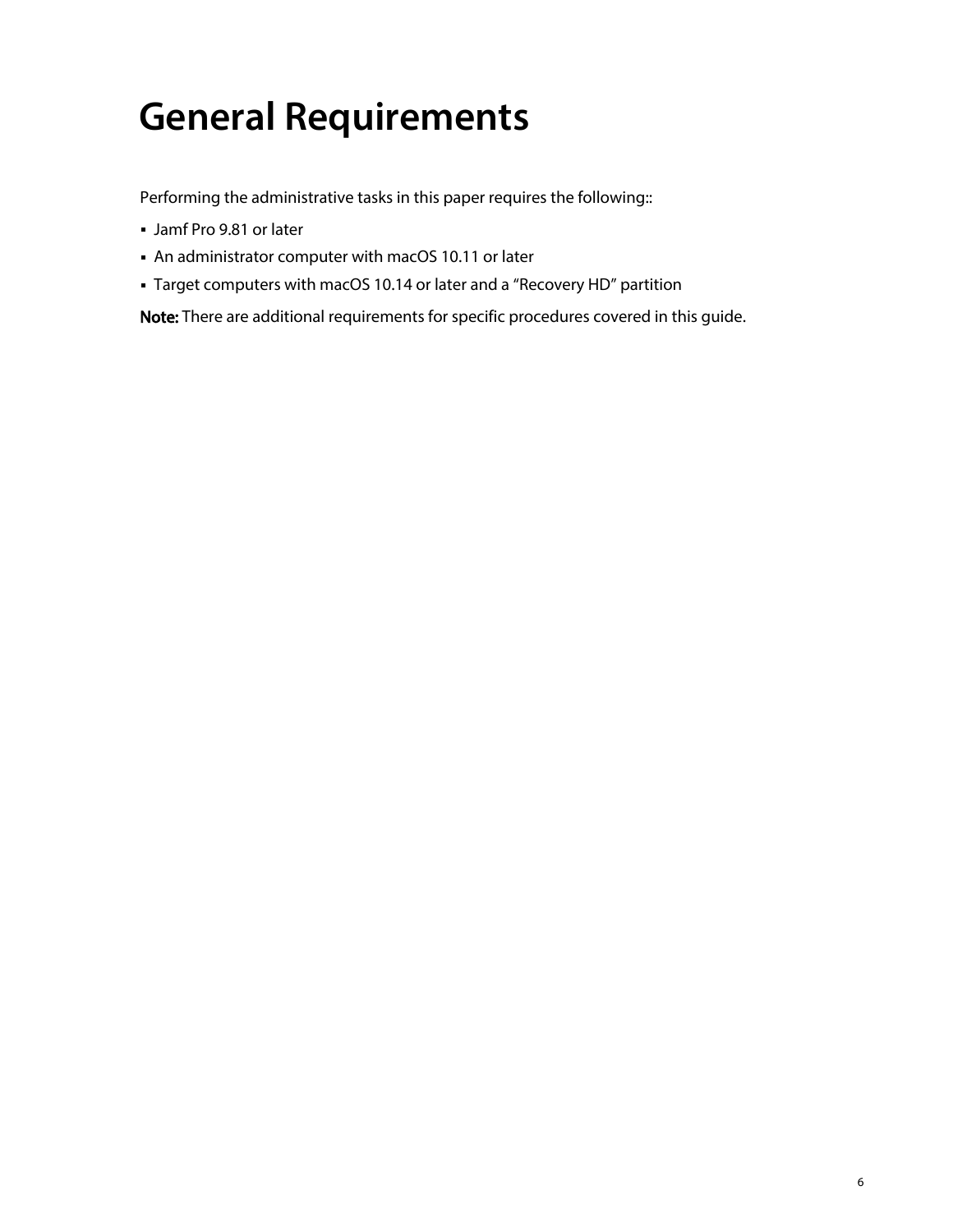# <span id="page-6-0"></span>**Activating FileVault Disk Encryption Using a Configuration Profile**

You can activate FileVault disk encryption using a configuration profile. Disk encryption configuration will deploy at next user logout.

- 1. Log in to Jamf Pro.
- 2. Click **Computers** at the top of the page.
- 3. Click Configuration Profiles.
- 4. Click **New**  $\overset{+}{\longleftarrow}$ .
- 5. Use the General payload to configure basic settings, which includes the distribution method. This configuration profile payload can only be applied at the Computer Level. Only payloads and settings that apply to the selected level are displayed for the profile.
- 6. Use the Security & Privacy payload to configure FileVault settings.
	- a. Click the **FileVault** tab.
	- b. Select the **Require FileVault 2** checkbox.
	- c. Select Use institutional recovery key, Create individual recovery key, or both.
	- d. (Optional) If you are using an institutional key, select the certificate that contains the public key from institutional recovery keychain. You can use the Certificate payload to upload an institutional recovery key to Jamf Pro.
	- e. (Optional) If you are using an individual recovery key on macOS 10.14 or later, select **Enable Escrow** Personal Recovery Key to enable the device to encrypt the personal recovery key with the provided certificate and report it to Jamf Pro.
- 7. (Optional) Use the rest of the payloads to configure the settings you want to apply.
- 8. Click the Scope tab and configure the scope of the profile.
- 9. (Optional) If you chose to distribute the profile in Self Service, click the Self Service tab to configure Self Service settings for the profile.
- 10. Click Save.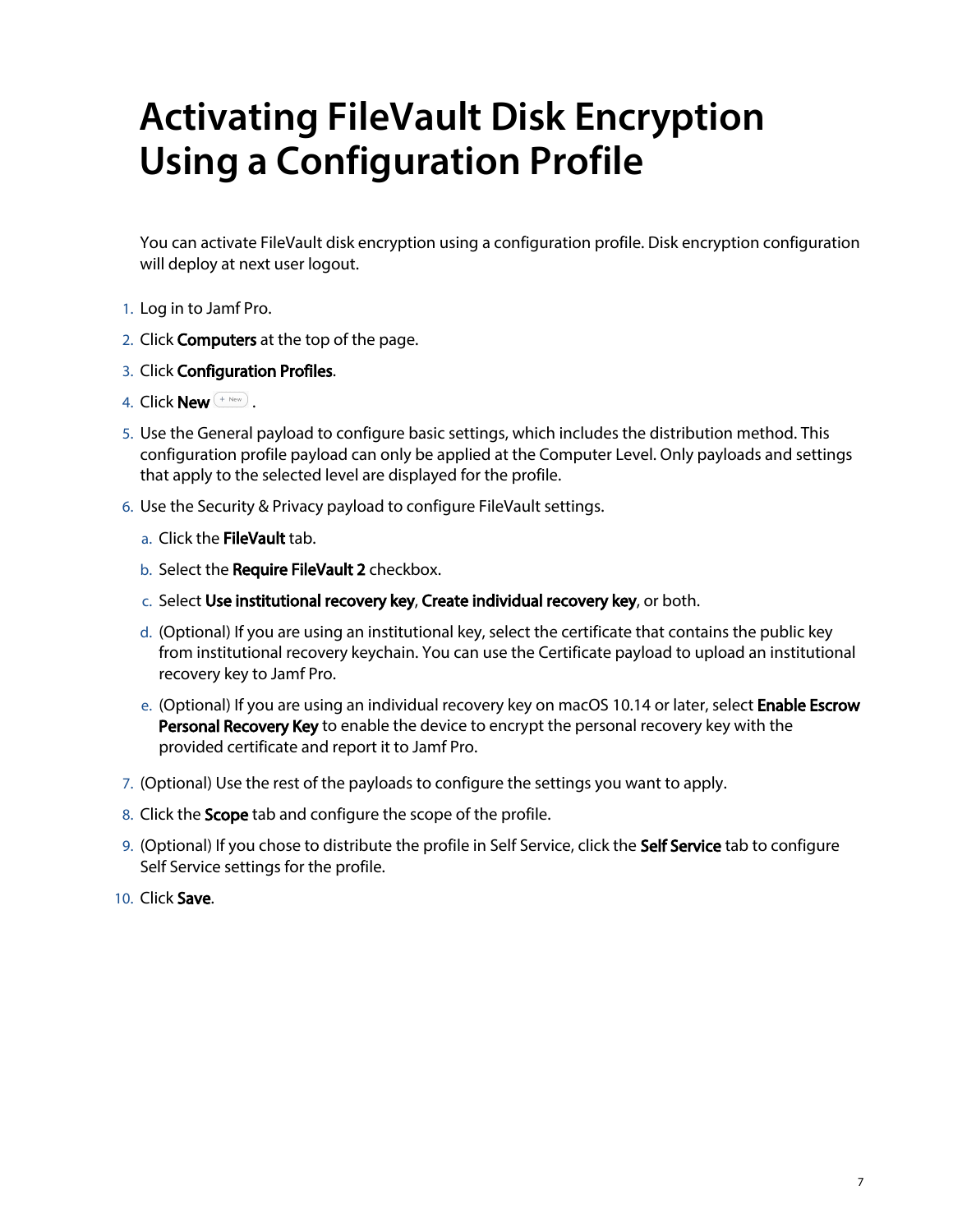# <span id="page-7-0"></span>**Choosing a Recovery Key**

The first step to administering FileVault disk encryption is to choose the type of recovery key that you want to use to recover encrypted data.

There are two types of recovery keys:

- **Individual (also known as "Personal")**—Uses a unique alphanumeric recovery key for each computer. The individual recovery key is generated on the computer and sent back to Jamf Pro for storage when the encryption takes place. This type of recovery key can function as a password and can be used to unlock the computer.
- Institutional—Uses a shared recovery key. This requires you to create the recovery key with Keychain Access and upload to Jamf Pro for storage. This type of recovery key cannot be used to unlock a user's startup disk.

You can choose to use both recovery keys (individual and institutional) together in Jamf Pro.

If you plan to use an institutional recovery key, you must first create an institutional recovery key using Keychain Access. For instructions, see *Creating and Exporting an Institutional Recovery Key*.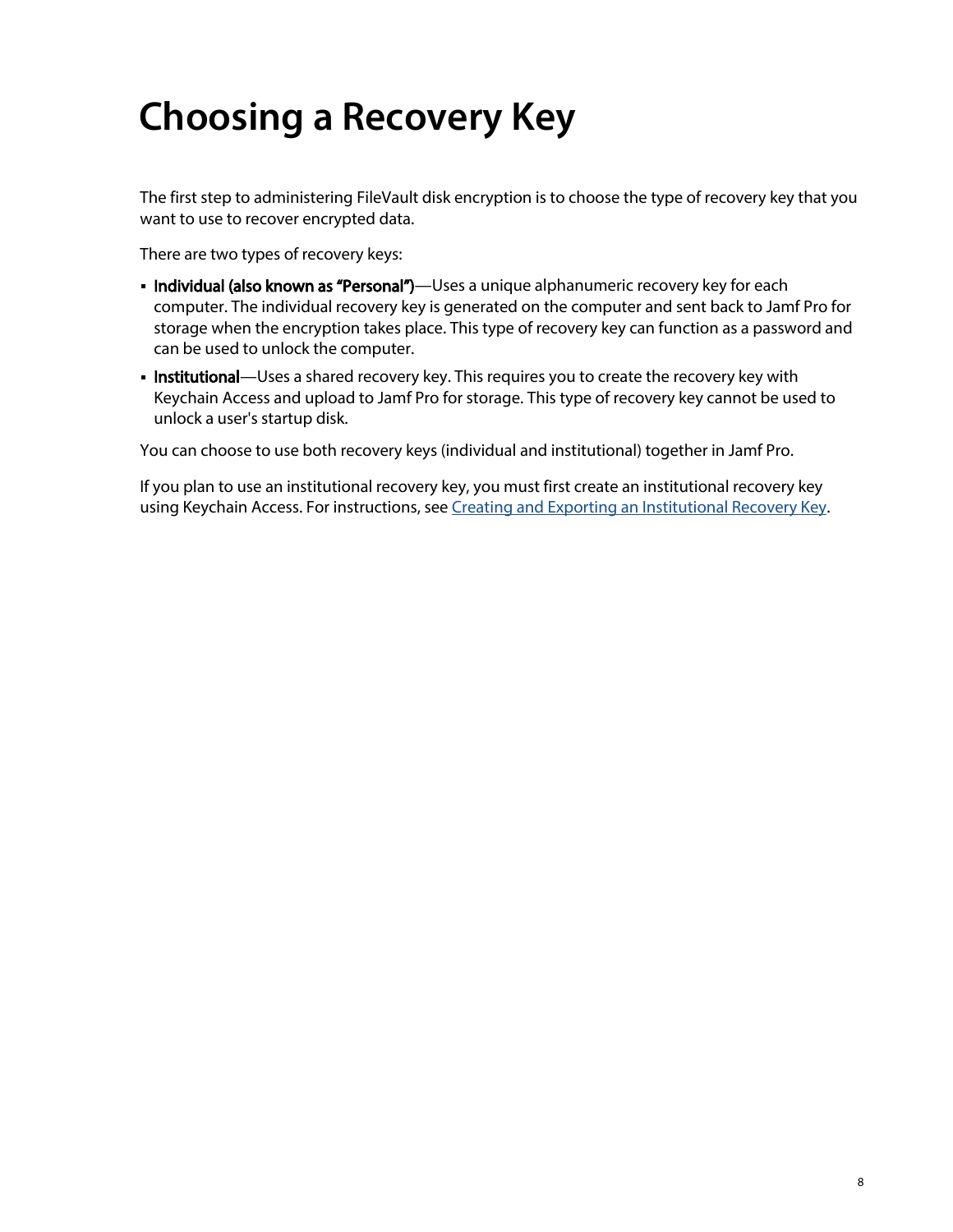# <span id="page-8-0"></span>**Creating and Exporting an Institutional Recovery Key**

To use an institutional recovery key, you must first create and export a recovery key using Keychain Access.

You can export the recovery key with or without the private key. Exporting with the private key allows you to store it in Jamf Pro. If you export without the private key, you must store it in a secure location so you can access it when needed.

### <span id="page-8-1"></span>**Creating and Exporting an Institutional Recovery Key with the Private Key**

1. On an administrator computer, open Terminal and execute the following command:

```
sudo security create-filevaultmaster-keychain /Library/Keychains/
FileVaultMaster.keychain
```
- 2. When prompted, enter a password for the new keychain when prompted.
- 3. To unlock the keychain, open Terminal and execute the following command:

security unlock-keychain /Library/Keychains/FileVaultMaster.keychain

- 4. Perform a backup of the keychain and save it in a secure location.
- 5. Open Keychain Access.
- 6. From the menu bar, choose "Add Keychain" from the File pop-up menu. Then, add the FileVaultMaster.keychain file located in /Library/Keychains/.
- 7. Select FileVaultMaster under the Keychains heading in the sidebar, and then select All Items under the Category heading.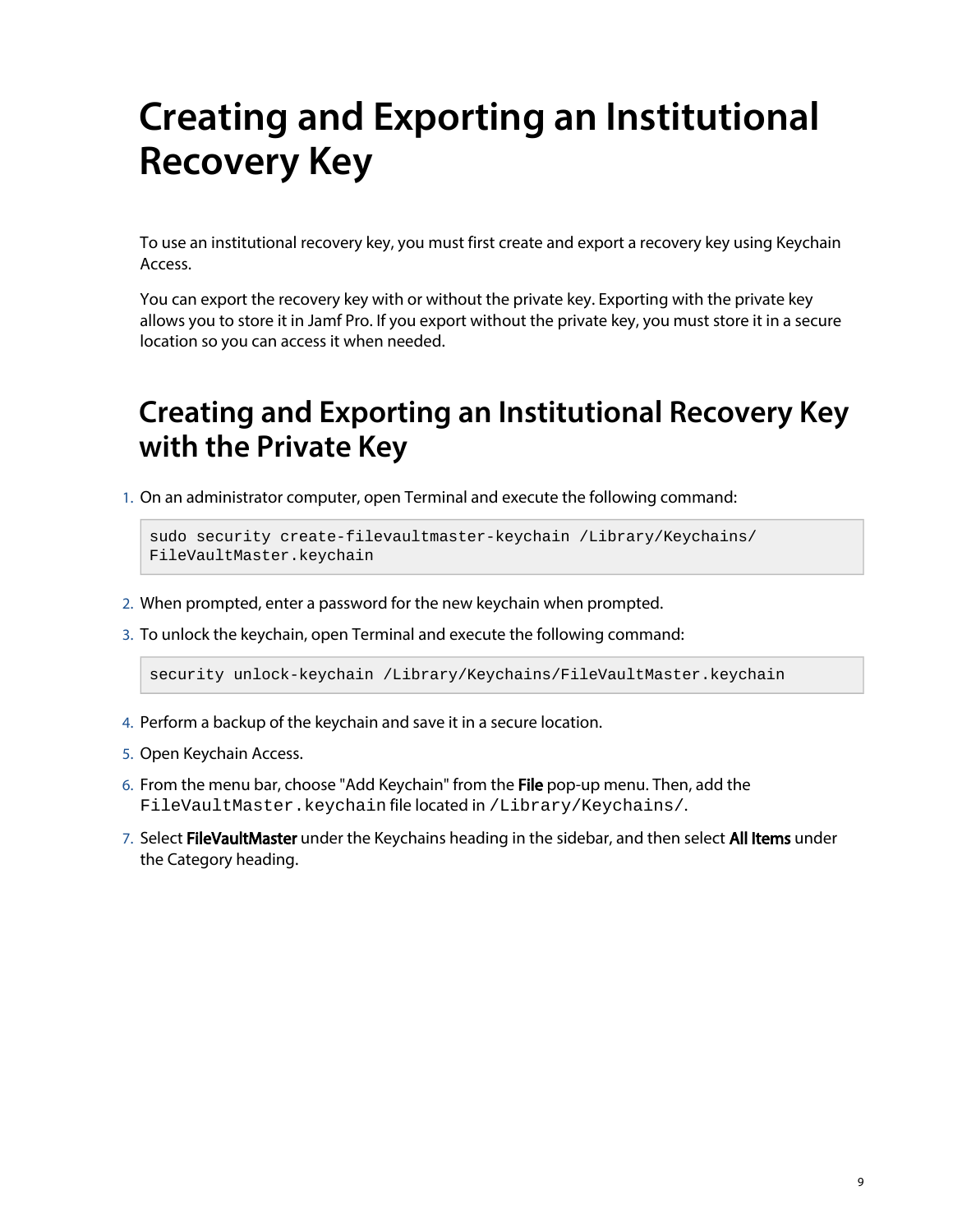8. Verify that a private key is associated with the certificate.

|                                      | <b>Keychain Access</b>                                                                               |                     |                                                                                                        |              |                      |                          |                                           |                 |
|--------------------------------------|------------------------------------------------------------------------------------------------------|---------------------|--------------------------------------------------------------------------------------------------------|--------------|----------------------|--------------------------|-------------------------------------------|-----------------|
|                                      | Click to lock the FileVaultMaster keychain.                                                          |                     |                                                                                                        | Q Search     |                      |                          |                                           |                 |
|                                      | Keychains<br>login<br>FileVaultMaster<br>Local Items<br>System                                       |                     | <b>FileVault Master Password Key</b><br>Kind private key, RSA, 2048-bit<br>Usage Decrypt, Sign, Unwrap |              |                      |                          |                                           |                 |
|                                      | <b>System Roots</b>                                                                                  | Name                |                                                                                                        | $\land$ Kind | <b>Date Modified</b> | <b>Expires</b>           |                                           | Keychain        |
|                                      |                                                                                                      | ę<br>贾              | <b>FileVault Master Password Key</b><br>FileVault Recry Key (Waldo-00) certificate                     | private key  | $\sim$               | $\overline{\phantom{a}}$ | Jan 23, 2016, 11:05:28 AM FileVaultMaster | FileVaultMaster |
| 區<br>ę                               | Category<br>All Items<br>Passwords<br><b>Secure Notes</b><br>My Certificates<br>Keys<br>Certificates |                     |                                                                                                        |              |                      |                          |                                           |                 |
|                                      |                                                                                                      |                     |                                                                                                        |              |                      |                          |                                           |                 |
| $\boxed{\color{blue}\blacktriangle}$ |                                                                                                      | $^{+}$<br>Copy<br>i |                                                                                                        |              | 2 items              |                          |                                           |                 |

- 9. Select the certificate and the private key.
- 10. From the menu bar, choose "Export Items" from the File pop-up menu. Then, save the items as a .p12 file.

The .p12 file is a bundle that contains both the FileVault Recovery Key and the private key.

- 11. Create and verify a password to secure the file, and then click OK. You will be prompted to enter this password when uploading the recovery key to Jamf Pro.
- 12. Quit Keychain Access.
- 13. Store the keychain (FileVaultMaster.keychain) in a secure location so you can use it to access encrypted data at a later time. Without the keychain, you will not be able to decrypt the computer.

The FileVault Recovery Key and the private key are saved as a .p12 file in the location you specified.

### <span id="page-9-0"></span>**Creating and Exporting an Institutional Recovery Key without the Private Key**

1. On an administrator computer, open Terminal and execute the following command:

```
sudo security create-filevaultmaster-keychain /Library/Keychains/
FileVaultMaster.keychain
```
2. Enter a password for the new keychain when prompted. A keychain (FileVaultMaster.keychain) is created in the following location: /Library/Keychains/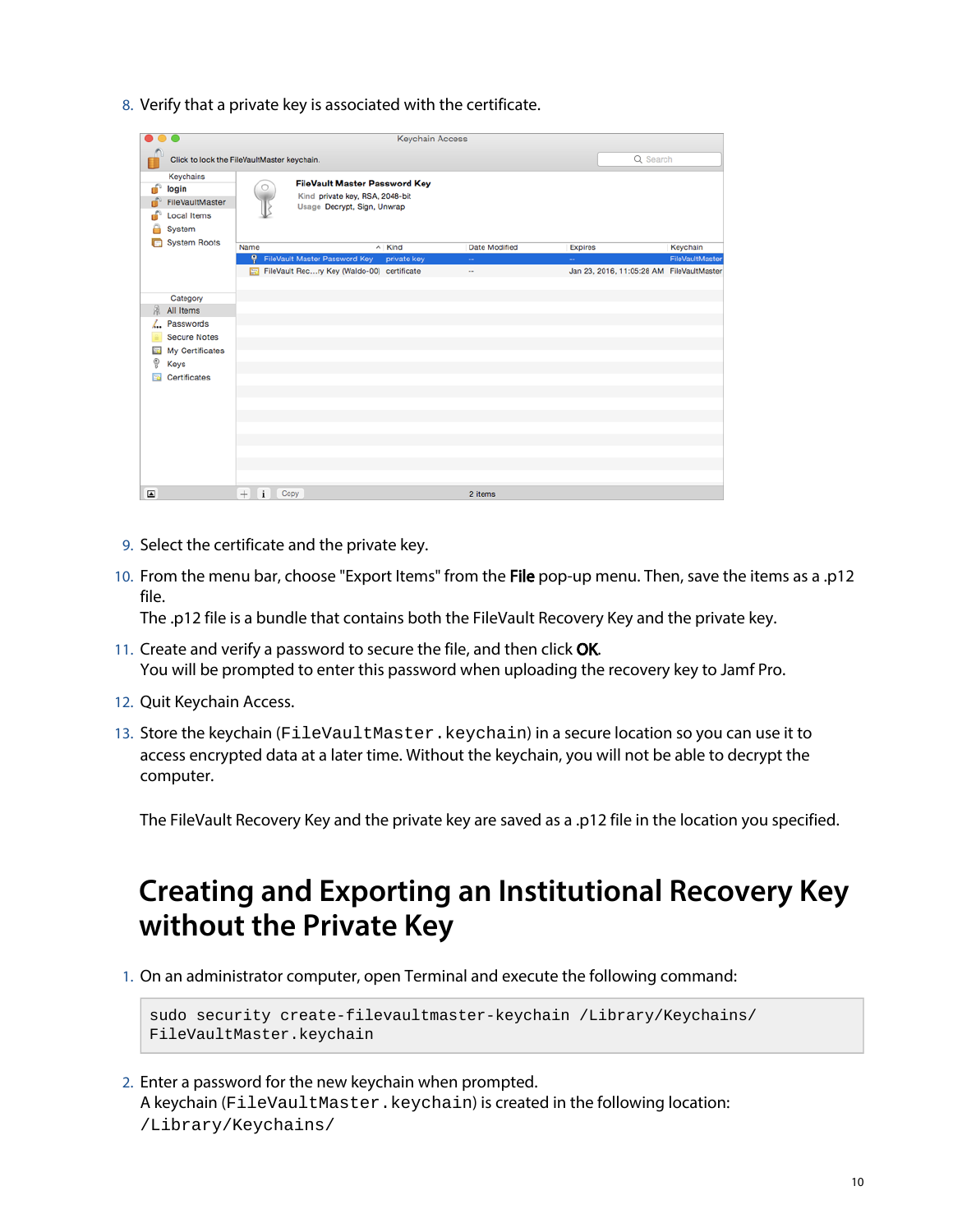3. Unlock the keychain by opening Terminal and executing:

```
security unlock-keychain /Library/Keychains/FileVaultMaster.keychain
```
- 4. Open Keychain Access.
- 5. From the menu bar, choose "Add Keychain" from the File pop-up menu. Then, add the FileVaultMaster.keychain file located in /Library/Keychains/.
- 6. Select FileVaultMaster under the Keychains heading in the sidebar, and then select All Items under the Category heading.
- 7. Select the certificate. Do not select the private key associated with the certificate.

|                |                                                                                                      |                                                                                       |                                                                                                                                                                                                 | <b>Keychain Access</b> |                          |                       |
|----------------|------------------------------------------------------------------------------------------------------|---------------------------------------------------------------------------------------|-------------------------------------------------------------------------------------------------------------------------------------------------------------------------------------------------|------------------------|--------------------------|-----------------------|
|                | Click to lock the FileVaultMaster keychain.                                                          |                                                                                       |                                                                                                                                                                                                 |                        |                          | Q Search              |
|                | Keychains<br>login<br>FileVaultMaster<br>Local Items<br>System                                       | Certificate<br>$\begin{array}{l} \hline \text{Coul} \\\hline \text{Coul} \end{array}$ | <b>FileVault Recovery Key</b><br>Self-signed root certificate<br>Expires: Saturday, May 27, 2017 at 2:19:35 PM Central Daylight Time<br>This certificate has not been verified by a third party |                        |                          |                       |
|                | <b>System Roots</b>                                                                                  | Name                                                                                  |                                                                                                                                                                                                 | $\land$ Kind           | Date Modified            | Expires               |
|                |                                                                                                      | ę                                                                                     | FileVault Master Password Key                                                                                                                                                                   | private key            | $\overline{\phantom{a}}$ | $\qquad \qquad -$     |
|                | Category<br>All Items<br>Passwords<br><b>Secure Notes</b><br>My Certificates<br>Keys<br>Certificates |                                                                                       | FileVault Recovery Key                                                                                                                                                                          | certificate            | $\overline{\phantom{a}}$ | May 27, 2017, 2:19:35 |
| $\blacksquare$ |                                                                                                      | $^{+}$<br>$\mathbf{i}$<br>Copy                                                        |                                                                                                                                                                                                 | 2 items                |                          |                       |

8. From the menu bar, choose "Export Items" from the File pop-up menu. Then, save the recovery key as a .pem file or .cer file.

You will need to upload this file to Jamf Pro when creating the disk encryption configuration.

- 9. Quit Keychain Access.
- 10. Store the keychain (FileVaultMaster.keychain) in a secure location so you can use it to access encrypted data at a later time.

The FileVault Recovery Key is saved as a .cer file or a .pem file in the location you specified.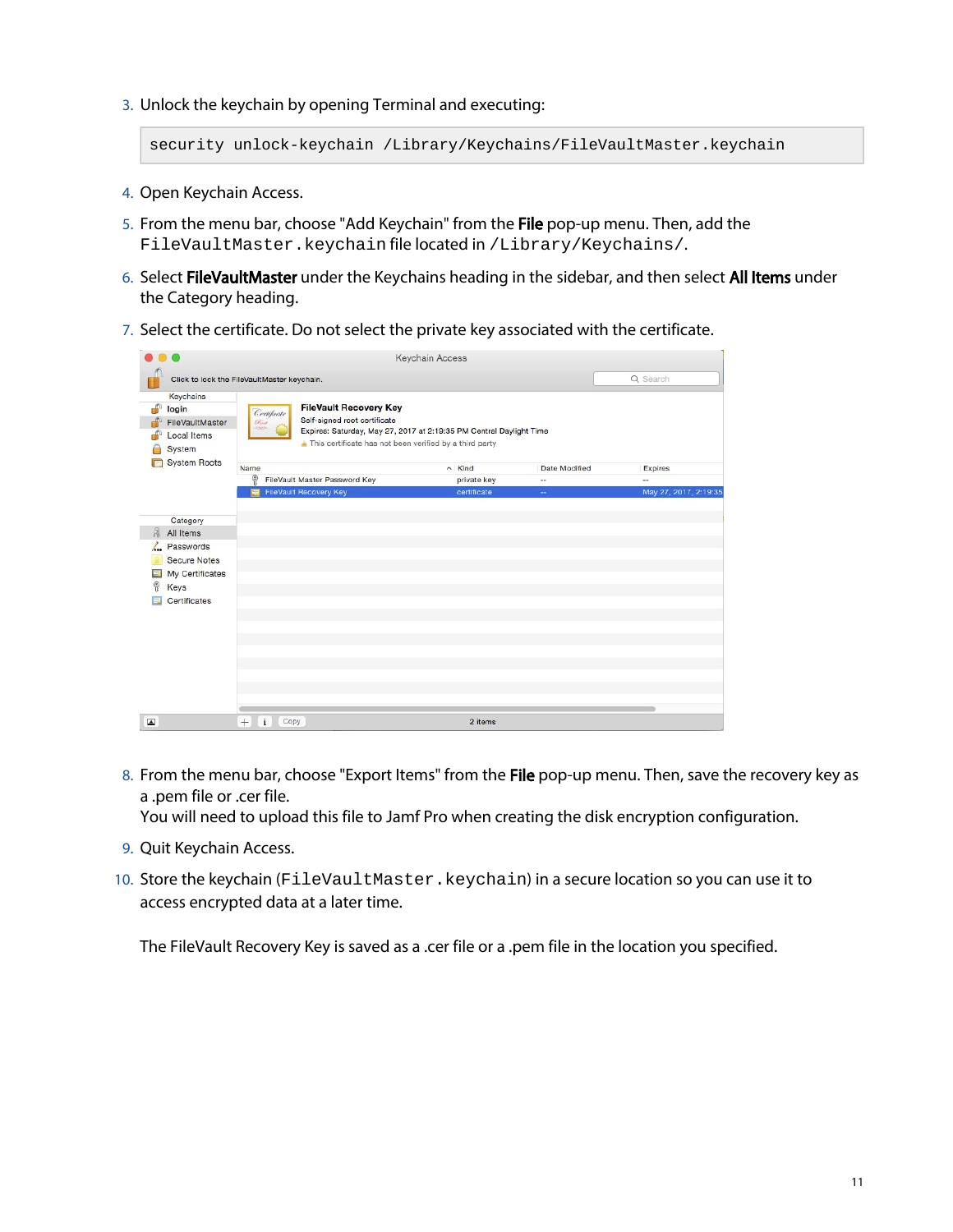# <span id="page-11-0"></span>**Creating a Disk Encryption Configuration**

Creating a disk encryption configuration in Jamf Pro is the first step to activating FileVault on computers.

Disk encryption configurations allow you to configure the following information:

- The type of recovery key to use for recovering encrypted data
- The user for which to enable FileVault
- 1. Log in to Jamf Pro.
- 2. In the top-right corner of the page, click **Settings ...**.
- 3. Click Computer Management.
- 4. In the "Computer Management" section, click **Disk Encryption Configurations 10** .
- 5. Click **New**  $\left( \begin{array}{c} + & \text{New} \\ & \text{New} \end{array} \right)$ .
- 6. Enter a name for the disk encryption configuration in the Display Name field.

| New Disk Encryption Configuration                                                           |                                                                                          |  |  |  |  |  |  |
|---------------------------------------------------------------------------------------------|------------------------------------------------------------------------------------------|--|--|--|--|--|--|
| [Required]                                                                                  | DISPLAY NAME Display name for the disk encryption configuration                          |  |  |  |  |  |  |
| Individual                                                                                  | RECOVERY KEY TYPE Type of recovery key to use for the disk encryption configuration<br>v |  |  |  |  |  |  |
| <b>ENABLED FILEVAULT 2 USER</b> User to enable for FileVault 2<br>Current or Next User<br>÷ |                                                                                          |  |  |  |  |  |  |
|                                                                                             |                                                                                          |  |  |  |  |  |  |
|                                                                                             | Cancel<br>Save                                                                           |  |  |  |  |  |  |

7. Choose a type of recovery key from the **Recovery Key Type** pop-up menu.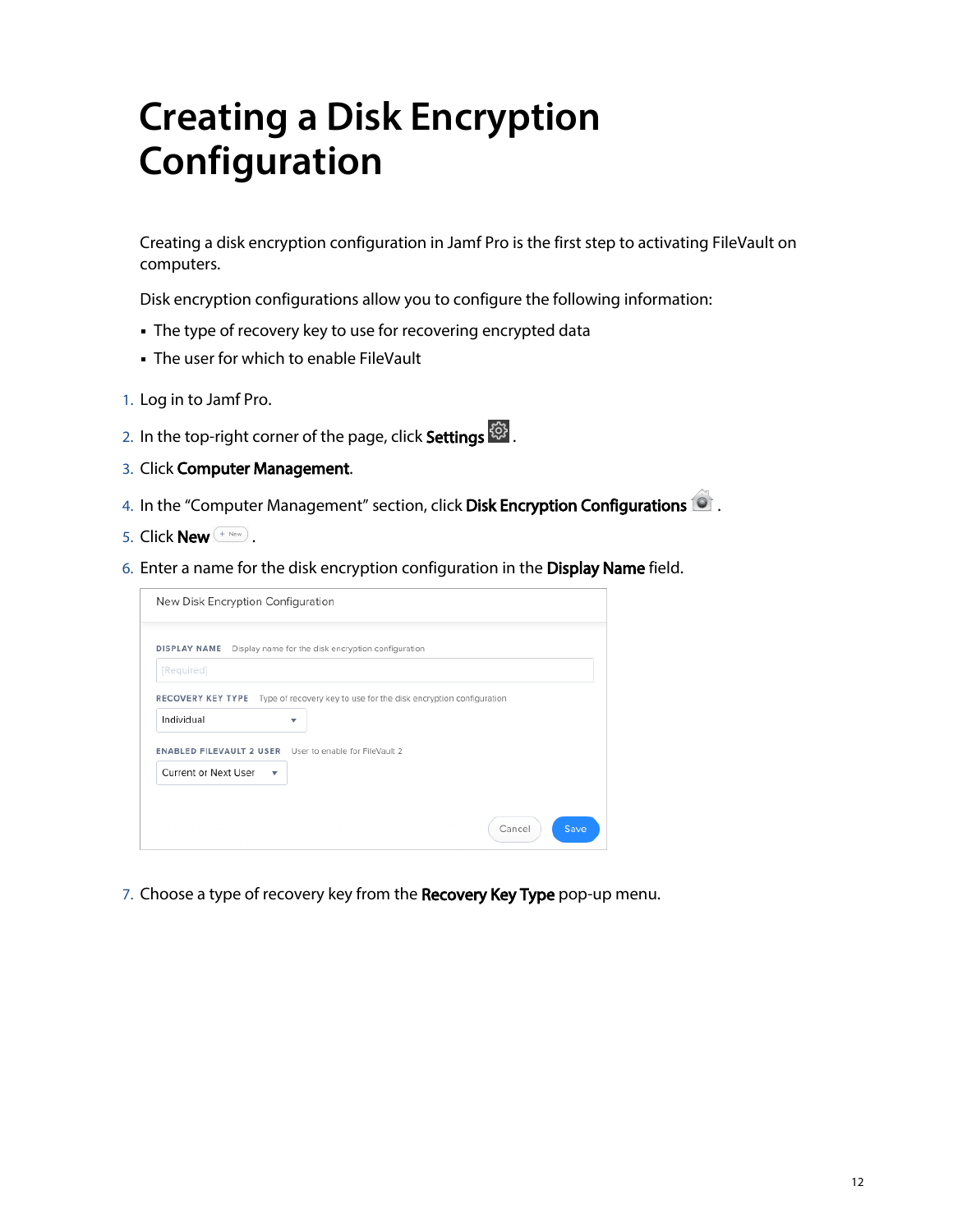8. If you chose an "Institutional" or "Individual and Institutional" recovery key, click **Upload Institutional** Recovery Key and upload the recovery key to Jamf Pro.

The recovery key must be a .p12, .cer, or .pem file.

If you upload a .p12 file, you are prompted to enter the password that you created when exporting the key from Keychain Access.

| New Disk Encryption Configuration                                                                                                                                                                                                                                 |                |
|-------------------------------------------------------------------------------------------------------------------------------------------------------------------------------------------------------------------------------------------------------------------|----------------|
| <b>DISPLAY NAME</b><br>Display name for the disk encryption configuration                                                                                                                                                                                         |                |
| Institutional Recovery Key Configuration                                                                                                                                                                                                                          |                |
| RECOVERY KEY TYPE Type of recovery key to use for the disk encryption configuration<br>Institutional<br>v<br><b>INSTITUTIONAL RECOVERY KEY</b><br>Recovery key file for the institutional recovery key (.p12, .cer, or .pem)<br>Upload Institutional Recovery Key |                |
| <b>ENABLED FILEVAULT 2 USER</b> User to enable for FileVault 2                                                                                                                                                                                                    |                |
| Current or Next User                                                                                                                                                                                                                                              |                |
|                                                                                                                                                                                                                                                                   | Cancel<br>Save |

- 9. Choose "Current or Next User" or "Management Account" from the **Enabled FileVault 2 User** pop-up menu.
	- Management Account—Makes the management account on the computer the enabled FileVault user.
	- **Current or Next User**—Makes the user that is logged in to the computer when the encryption takes place the enabled FileVault user. If no user is logged in, the next user to log in becomes the enabled FileVault user.

10. Click Save.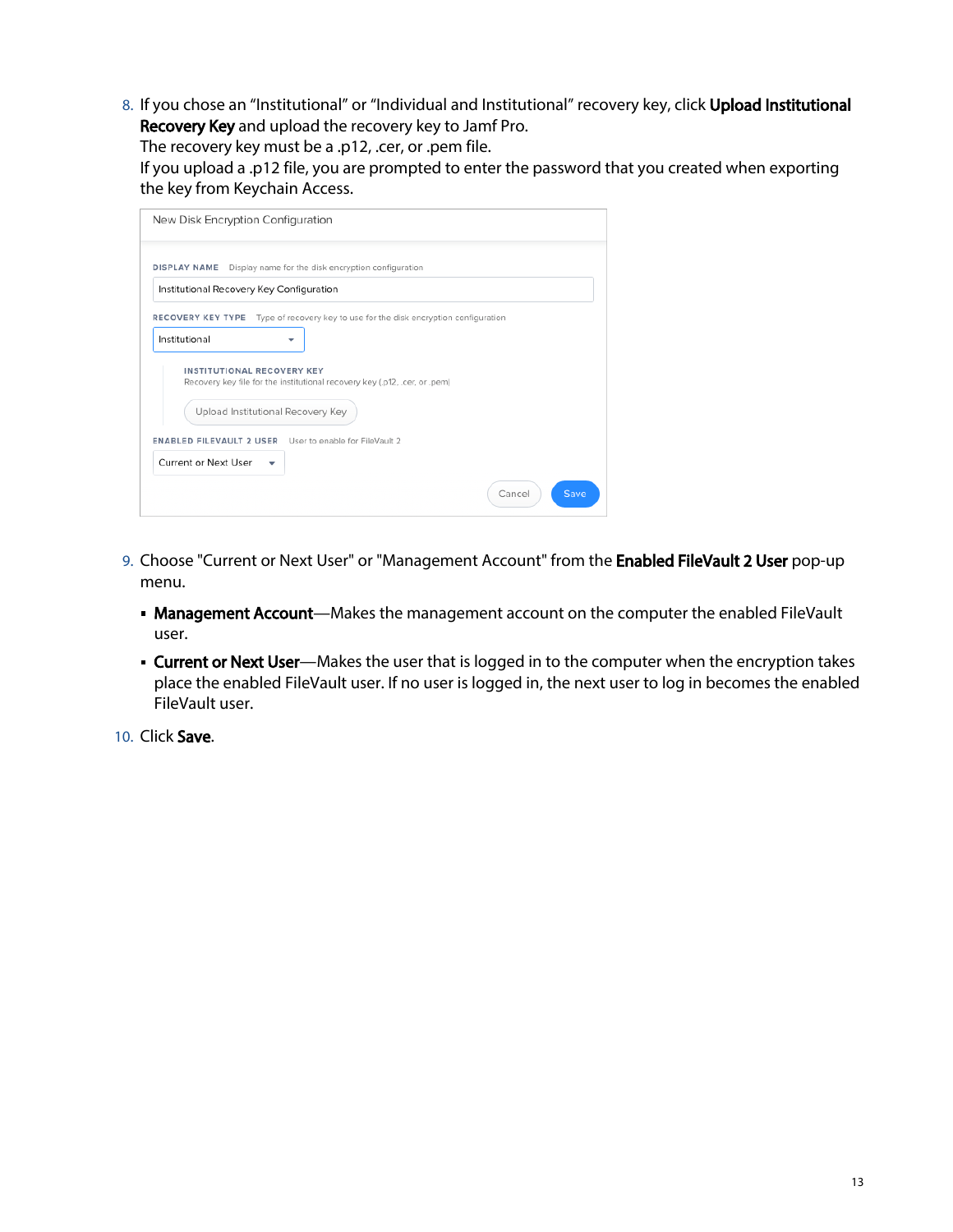# <span id="page-13-0"></span>**Deploying the Disk Encryption Configuration**

The event that activates FileVault depends on the enabled FileVault user specified in the disk encryption configuration and whether the computer is APFS enabled. If the enabled user is "Management Account", and the computer is APFS enabled, FileVault is activated on a computer at the next login without needing to reboot. If the computer is HFS+ formatted, with the "Management Account" enabled user, FileVault is activated on a computer the next time the computer restarts. If the enabled user is "Current or Next User", you can modify when FileVault is activated on a computer. Options include the following:

- **The next time the computer restarts.**
- The next time the current user logs out.
- The next login or after multiple user logins, ranging from two to six logins.

Note: If the restart is done via a built-in policy, FileVault will not be activated.

Deploying the disk encryption configuration involves the following steps:

- 1. Log in to Jamf Pro.
- 2. Click **Computers** at the top of the page.
- 3. Click Policies.
- 4. Click **New**  $\overset{+}{\longleftarrow}$ .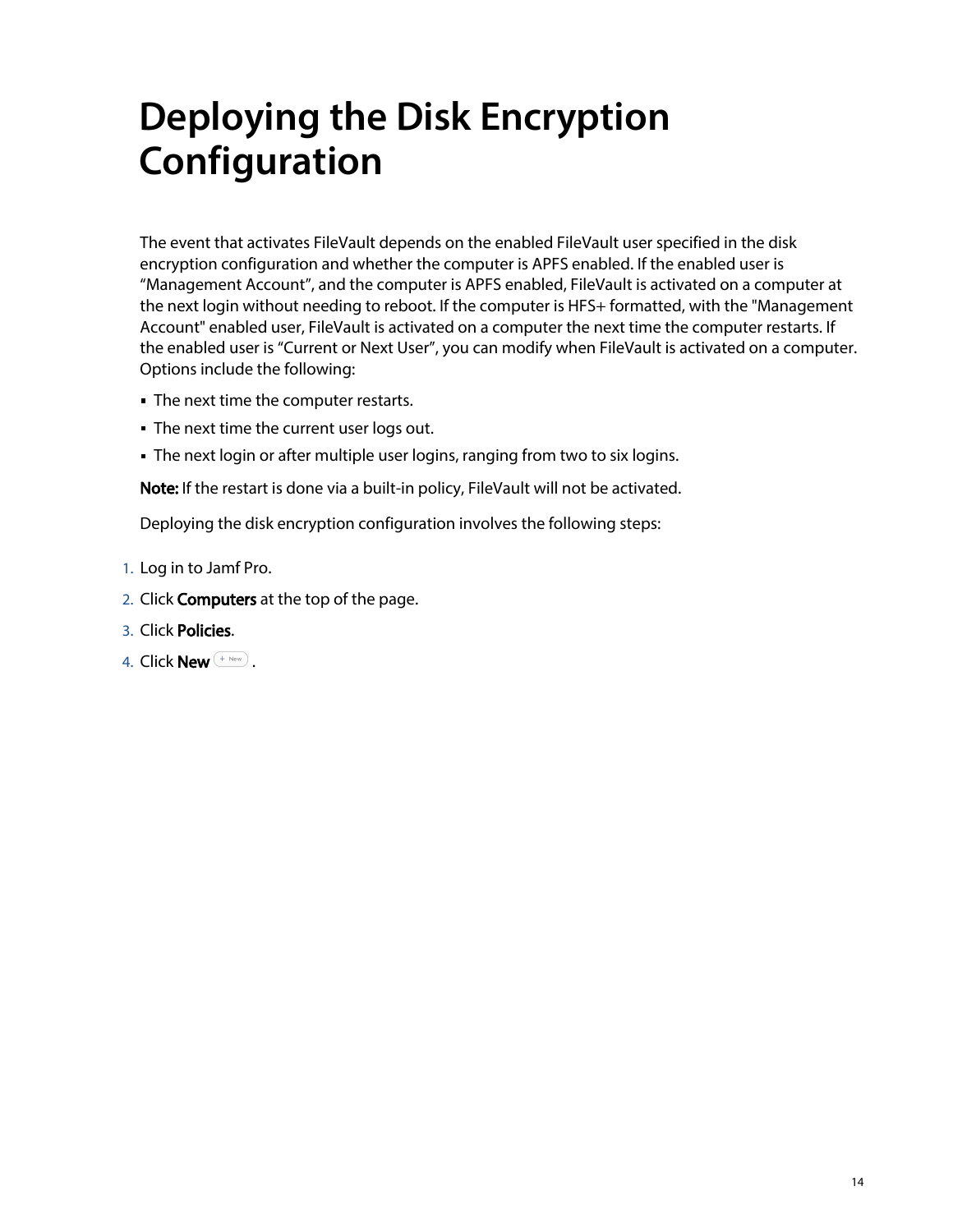5. In the General payload, enter a display name for the policy. For example, "FileVault Disk Encryption".

| New Policy                                     |                                                                                                                                                                      |
|------------------------------------------------|----------------------------------------------------------------------------------------------------------------------------------------------------------------------|
| Options                                        | <b>Self Service</b>                                                                                                                                                  |
| Scope                                          | <b>User Interaction</b>                                                                                                                                              |
| $\mathcal{P}$                                  | General                                                                                                                                                              |
| General                                        | <b>DISPLAY NAME</b>                                                                                                                                                  |
| Packages                                       | Display name for the policy                                                                                                                                          |
| 0 Packages                                     | [Required]                                                                                                                                                           |
| <b>Software Updates</b><br>ര<br>Not Configured | <b>Enabled</b><br><b>CATEGORY</b> Category to add the policy to                                                                                                      |
| <b>Scripts</b>                                 | None                                                                                                                                                                 |
| 0 Scripts                                      | ٠                                                                                                                                                                    |
| <b>Printers</b><br>0 Printers                  | Trigger Event(s) to use to initiate the policy<br>Startup<br>When a computer starts up. A startup script that checks for policies must be configured in Jamf Pro for |
| <b>Disk Encryption</b><br>Not Configured       | this to work<br>Login<br>When a user logs in to a computer. A login hook that checks for policies must be configured in Jamf Pro                                     |
| Dock Items                                     | for this to work                                                                                                                                                     |
| 0 Dock Items                                   | Logout                                                                                                                                                               |
| <b>Local Accounts</b><br>0 Accounts            | When a user logs out of a computer. A logout hook that checks for policies must be configured in Jamf<br>Pro for this to work<br>Network State Change                |
| Management                                     | When a computer's network state changes (e.g., when the network connection changes, when the                                                                         |
| <b>Accounts</b>                                | computer name changes, when the IP address changes)                                                                                                                  |
| Not Configured                                 | <b>Enrollment Complete</b>                                                                                                                                           |
| <b>Directory Bindings</b>                      | Immediately after a computer completes the enrollment process                                                                                                        |
| $\bullet$                                      | Recurring Check-in                                                                                                                                                   |
| 0 Bindings                                     | At the recurring check-in frequency configured in Jamf Pro                                                                                                           |
| EFI Password                                   | Custom<br>Cancel<br>Save                                                                                                                                             |

- 6. Select a trigger.
- 7. Choose "Ongoing" from the **Execution Frequency** pop-up menu.
- 8. Select the Disk Encryption payload and click Configure.
- 9. Choose "Apply Disk Encryption Configuration" from the **Action** pop-up menu.
- 10. Choose the disk encryption configuration from the Disk Encryption Configuration pop-up menu.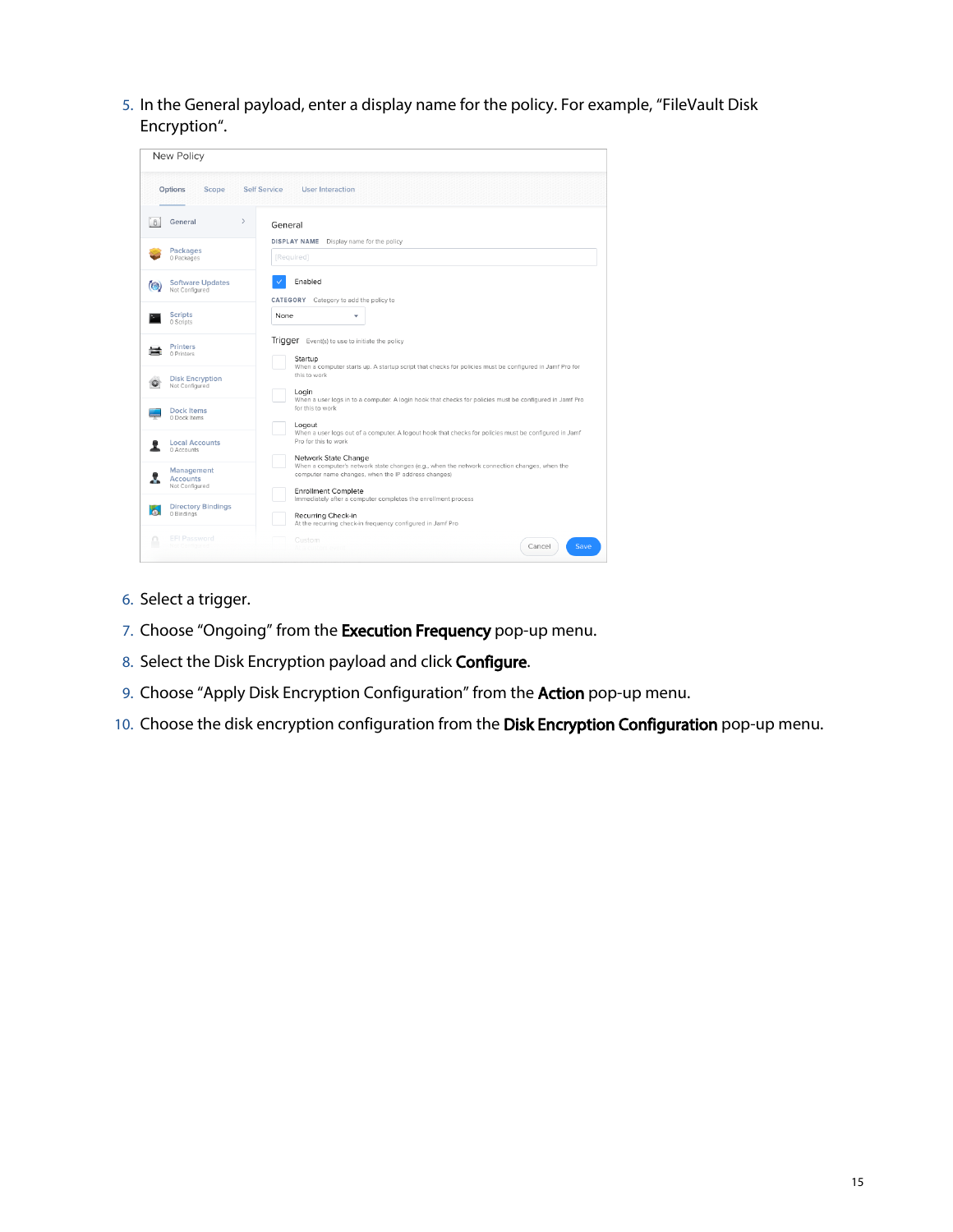11. Choose an event from the Require FileVault 2 pop-up menu to specify when users must enable disk encryption.

|                                    | New Policy                                          |                                                                                                    |
|------------------------------------|-----------------------------------------------------|----------------------------------------------------------------------------------------------------|
|                                    | Options<br>Scope                                    | User Interaction<br>Self Service                                                                   |
|                                    | <b>Disk Encryption</b><br>$\rightarrow$<br>unknown. | Disk Encryption                                                                                    |
|                                    | <b>Dock Items</b><br>0 Dock Items                   | <b>ACTION</b> Action to take on computers<br>Apply Disk Encryption Configuration $\bullet$         |
|                                    | <b>Local Accounts</b><br>0 Accounts                 | <b>DISK ENCRYPTION CONFIGURATION</b><br>Disk encryption configuration to use to enable FileVault 2 |
| $\mathbf{V}$                       | Management<br><b>Accounts</b><br>Not Configured     | <b>REQUIRE FILEVAULT 2</b>                                                                         |
| ló.                                | Directory<br><b>Bindings</b><br>0 Bindings          | Require users to enable FileVault 2 based on one of the following events<br>At next login<br>v     |
| n<br>٠                             | <b>EFI Password</b><br>Not Configured               |                                                                                                    |
| $\frac{2\pi}{\sigma_{\rm{eff}}^2}$ | <b>Restart Options</b><br>Configured                |                                                                                                    |
|                                    | anancı                                              | Cancel<br>Save                                                                                     |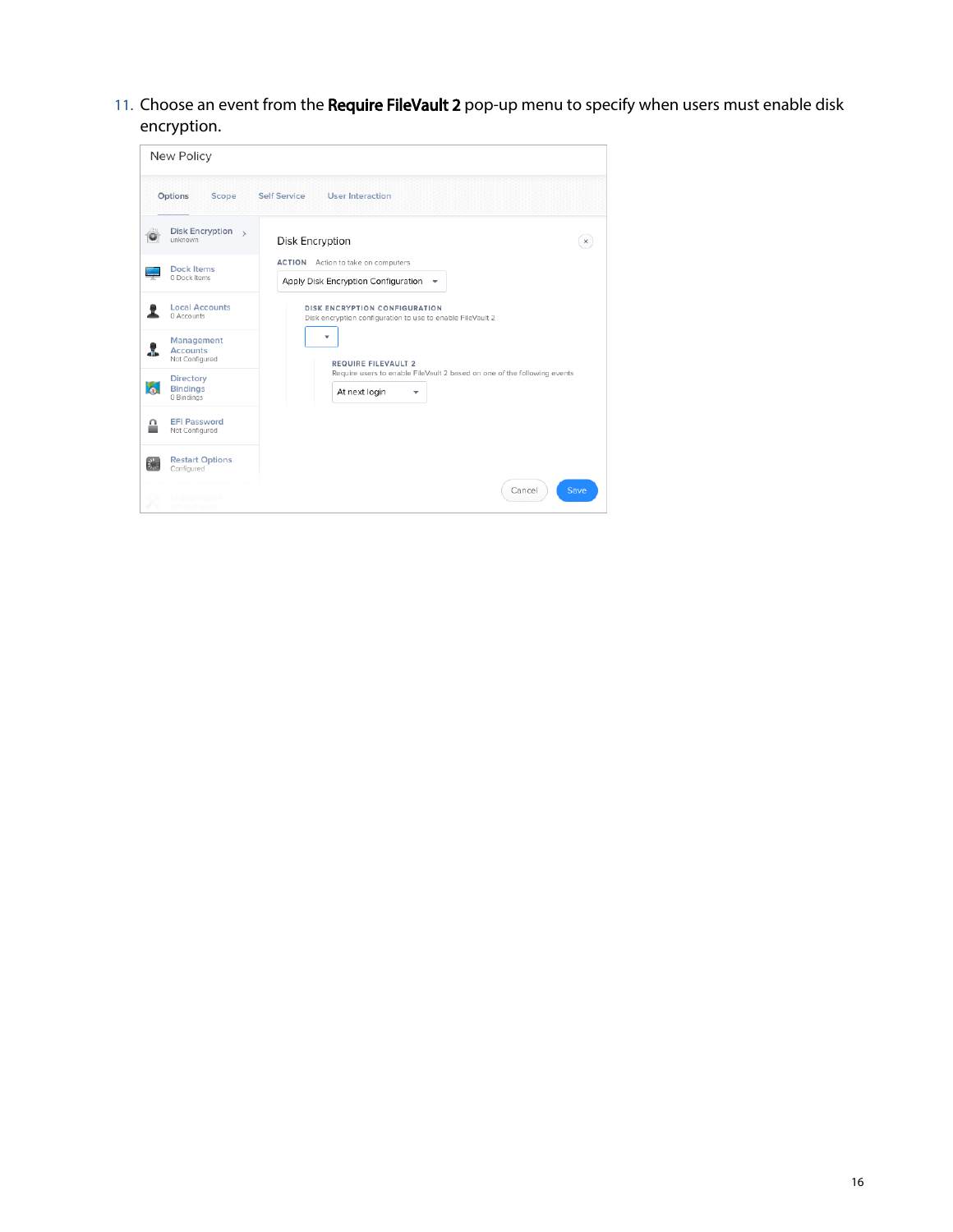- 12. If "Management Account" is selected as the enabled FileVault user in the disk encryption configuration, do the following:
	- a. Select the Restart Options payload and configure restart settings for the computer. Note: Select "Restart" from the appropriate pop-up menu to include a restart prompt. Select "Restart immediately" to restart without prompting. "Restart" option does not work if set to encrypt at logout.
	- b. (Optional) Click the **User Interaction** tab and customize the restart message displayed to users.

| Options<br><b>Self Service</b><br>Scope                                                  |                                                                                                                                     |
|------------------------------------------------------------------------------------------|-------------------------------------------------------------------------------------------------------------------------------------|
|                                                                                          | <b>User Interaction</b>                                                                                                             |
| START MESSAGE Message to display before the policy runs                                  |                                                                                                                                     |
| Allow Deferral<br><b>COMPLETE MESSAGE</b> Message to display when the policy is complete | Allow users to defer the policy. A deferral limit must be specified for this to work                                                |
| RESTART MESSAGE Message to display before computers restart                              | This computer will restart in 5 minutes. Please save anything you are working on and log out by choosing Log Out from the bottom of |

In an upcoming release of Jamf Pro, you can select Perform authenticated restart on computers with FileVault 2 enabled to allow computers with macOS 10.8.2 or later that are FileVault enabled to be restarted without requiring an unlock the next time the computer starts. This affects future reboots, but does not apply to the setup of the original encryption policy.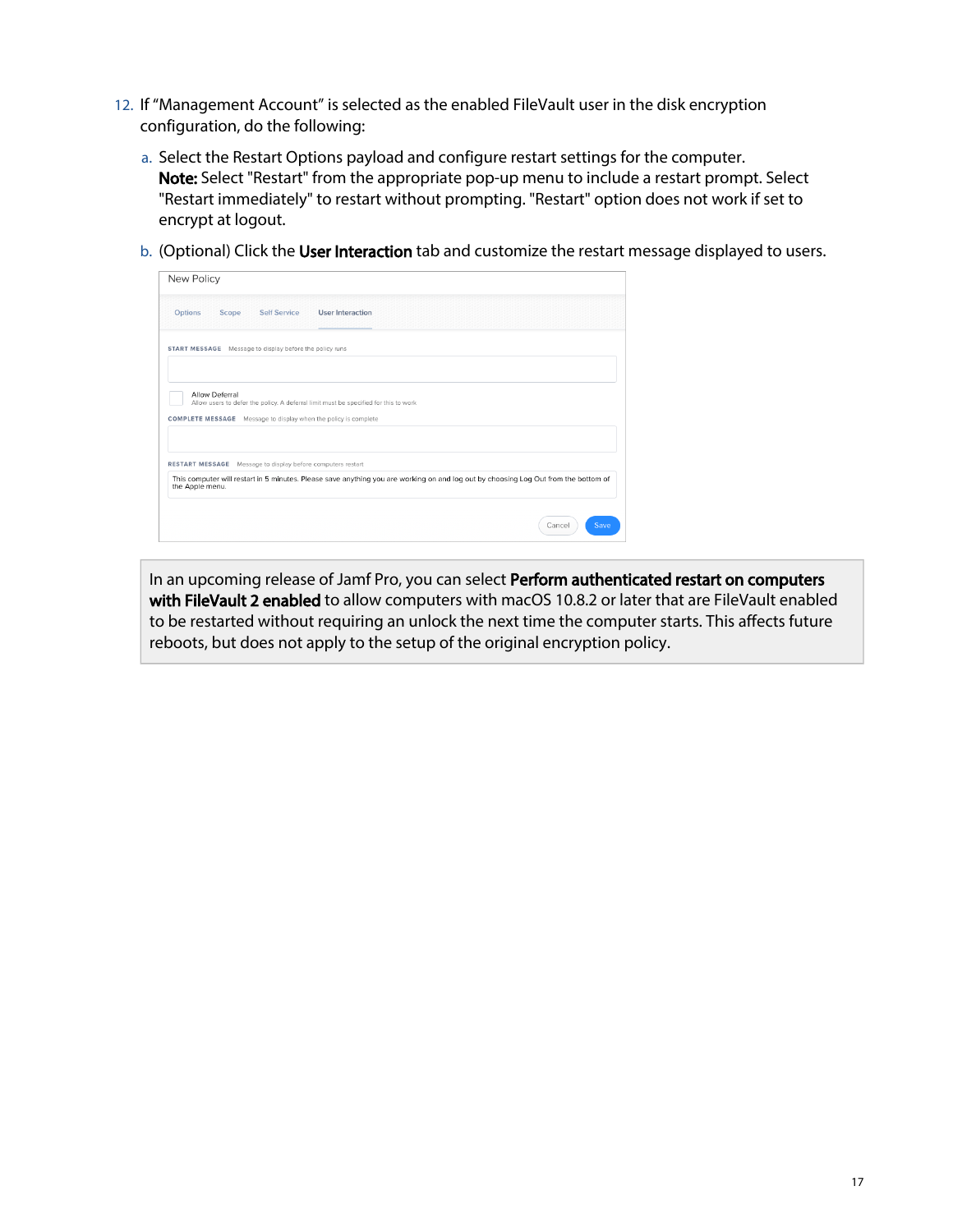13. Click the **Scope** tab and configure the scope of the policy.

| New Policy                                                   |                                                      |                |
|--------------------------------------------------------------|------------------------------------------------------|----------------|
| <b>Self Service</b><br>Options<br>Scope                      | <b>User Interaction</b>                              |                |
| <b>Targets</b>                                               | Limitations                                          | Exclusions     |
| <b>TARGET COMPUTERS</b><br>Computers to deploy the policy to | <b>TARGET USERS</b><br>Users to deploy the policy to |                |
| Specific Computers<br>۰                                      | Specific Users<br>▼                                  |                |
| Selected Deployment Targets                                  |                                                      | + Add          |
| <b>TARGET</b>                                                | TYPE                                                 |                |
| No Targets                                                   |                                                      |                |
|                                                              |                                                      | Save<br>Cancel |

Note: It is recommended that the scope of this policy includes a smart group with computers that are FileVault eligible, but are not yet encrypted. For information on how to create this smart group, see [Creating Smart Computer Groups for FileVault.](#page-18-2)

#### 14. Click Save.

The policy runs on computers in the scope the next time they check in with Jamf Pro and match the selected trigger in the General payload.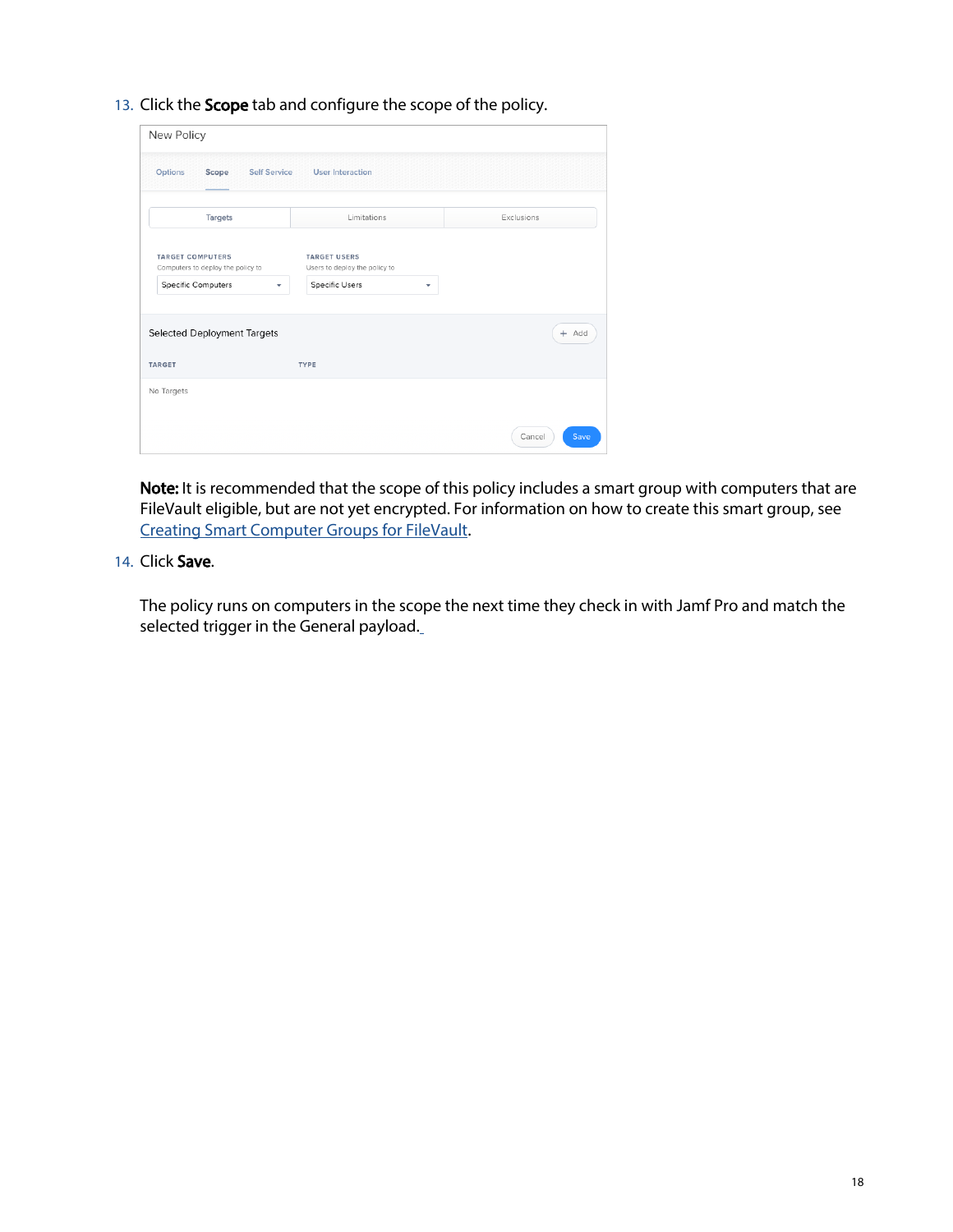# <span id="page-18-2"></span><span id="page-18-0"></span>**Creating Smart Computer Groups for FileVault**

You can use Jamf Pro to create smart computer groups that can be used as the scope of FileVault tasks. FileVault smart computer groups can be based on the following criteria:

- Computers that are eligible to be FileVault encrypted but are not yet encrypted
- Computers that are FileVault encrypted
- Computers that are in a specific FileVault partition encryption state
- Computers that are not eligible to be FileVault encrypted
- Computers with an invalid individual recovery key
- Computers on which a specified user is enabled for FileVault

After creating a smart computer group, you can view its memberships.

Note: You can create smart computer groups based on additional FileVault criteria that are not covered in this guide. For information on all FileVault smart group criteria, see the [Smart Group and](https://www.jamf.com/jamf-nation/articles/346/)  [Advanced Search Criteria for FileVault 2 and Legacy FileVault](https://www.jamf.com/jamf-nation/articles/346/) Knowledge Base article.

### <span id="page-18-1"></span>**Creating a Smart Group for FileVault Eligible Computers that are Not Yet Encrypted**

- 1. Log in to Jamf Pro.
- 2. Click **Computers** at the top of the page.
- 3. Click Smart Computer Groups.
- 4. Click **New**  $\left( \begin{array}{c} + & \text{New} \\ & \text{New} \end{array} \right)$ .
- 5. On the Computer Group pane, enter a display name for the group.
- 6. To enable email notifications, select the **Send email notification on membership change** checkbox.
- 7. Click the **Criteria** tab.
- 8. Click  $Add$   $($   $#Add$   $)$  .
- 9. Click **Show Advanced Criteria**, and then click **Choose** for "FileVault 2 Eligibility". When the criteria is displayed, make sure the operator is set to "is".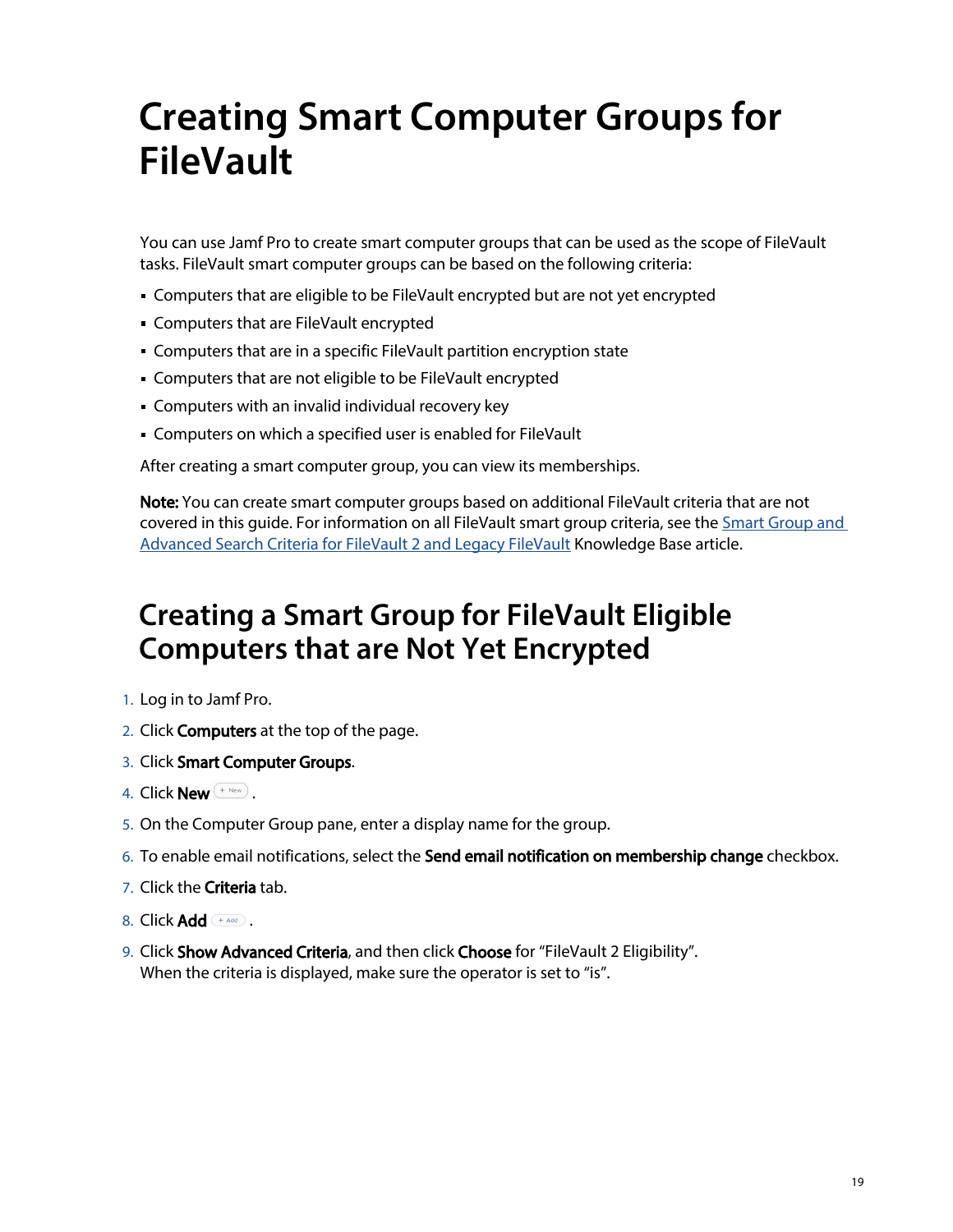10. Click **Browse**  $\ddot{\cdots}$ , and then click **Choose** for "Eligible".

| New Smart Computer Group |                            |                 |                   |                |  |  |  |  |
|--------------------------|----------------------------|-----------------|-------------------|----------------|--|--|--|--|
| <b>Computer Group</b>    | Criteria<br>______         |                 |                   |                |  |  |  |  |
| AND/OR                   | CRITERIA                   | <b>OPERATOR</b> | VALUE             |                |  |  |  |  |
| ۰                        | FileVault 2<br>Eligibility | is<br>۰         | Eligible<br>(000) | Delete<br>٠    |  |  |  |  |
|                          |                            |                 |                   | $+$ Add        |  |  |  |  |
|                          |                            |                 |                   | Cancel<br>Save |  |  |  |  |

- 11. Click  $Add$   $A$ <sup> $\ddagger$   $A$ dd</sub>  $\ddagger$ </sup>
- 12. Click Show Advanced Criteria, and then click Choose for "FileVault 2 Partition Encryption State". When the criteria is displayed, make sure the operator is set to "is".
- 13. Click **Browse** , and then click **Choose** for "Not Encrypted".

| New Smart Computer Group |                  |                                                 |                    |               |                                                                                            |                |  |  |
|--------------------------|------------------|-------------------------------------------------|--------------------|---------------|--------------------------------------------------------------------------------------------|----------------|--|--|
| <b>Computer Group</b>    | Criteria<br>____ |                                                 |                    |               |                                                                                            |                |  |  |
| AND/OR                   |                  | CRITERIA                                        | <b>OPERATOR</b>    | VALUE         |                                                                                            |                |  |  |
|                          | $\mathbf{v}$     | FileVault 2<br>Eligibility                      | is<br>$\mathbf{v}$ | Eligible      | $\begin{pmatrix} \bullet & \bullet & \bullet \\ \bullet & \bullet & \bullet \end{pmatrix}$ | Delete<br>۰    |  |  |
| and $\sqrt{ }$           | ۰                | FileVault 2<br>Partition<br>Encryption<br>State | is<br>$\mathbf{v}$ | Not Encrypted | $\left(\bullet\bullet\bullet\right)$                                                       | Delete<br>۰    |  |  |
|                          |                  |                                                 |                    |               |                                                                                            | $+$ Add        |  |  |
|                          |                  |                                                 |                    |               |                                                                                            | Save<br>Cancel |  |  |

- 14. Choose "and" from the **And/Or** pop-up menu to specify the relationship between the criteria.
- 15. Click Save.

Group memberships are updated each time computers check in with Jamf Pro and meet or fail to meet the specified criteria.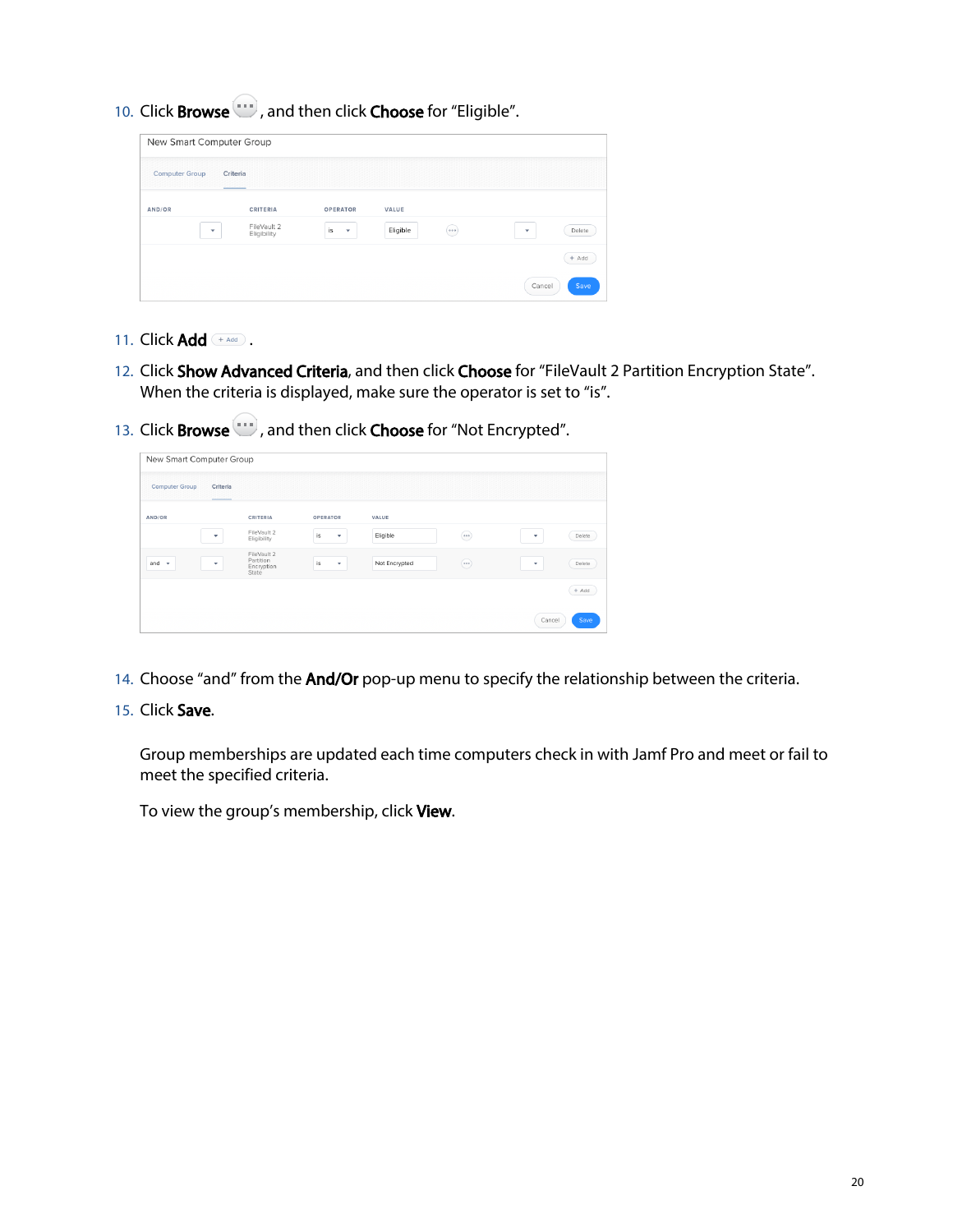## <span id="page-20-0"></span>**Creating Smart Groups of Computers with a Partition in a Specific Encryption State**

You can create a smart group of computers with a partition that is in any of the following encryption states:

- Decrypted
- Decrypting
- **Encrypted**
- **Encrypting**
- **Ineligible**
- Not Encrypted
- Unknown
- 1. Log in to Jamf Pro.
- 2. Click **Computers** at the top of the page.
- 3. Click Smart Computer Groups.
- 4. Click **New**  $\overset{+}{\longleftarrow}$ .
- 5. On the Computer Group pane, enter a display name for the group.
- 6. To enable email notifications, select the **Send email notification on membership change** checkbox.
- 7. Click the **Criteria** tab.
- 8. Click Add  $\overline{\phantom{a}}$  .
- 9. Click Show Advanced Criteria, and then click Choosefor "FileVault 2 Partition Encryption State". When the criteria is displayed, make sure the operator is set to "is".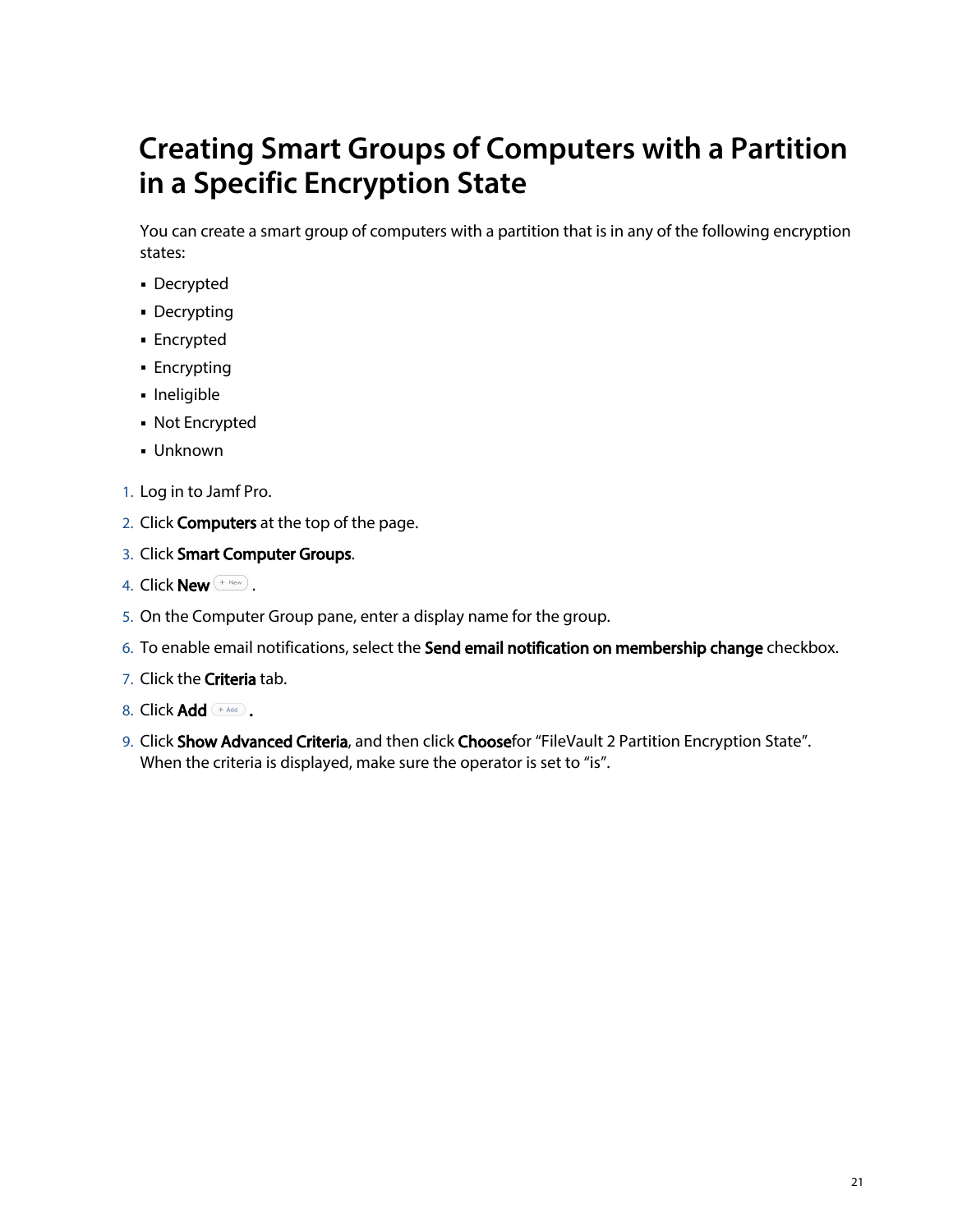10. Click **Browse**  $\ddots$ , and then click **Choose** for the encryption state you want to base the group on.

| New Smart Computer Group |                                                 |                               |       |                |  |  |  |
|--------------------------|-------------------------------------------------|-------------------------------|-------|----------------|--|--|--|
| <b>Computer Group</b>    | Criteria<br>______                              |                               |       |                |  |  |  |
| AND/OR                   | CRITERIA                                        | <b>OPERATOR</b>               | VALUE |                |  |  |  |
| ٠                        | FileVault 2<br>Partition<br>Encryption<br>State | is<br>$\overline{\mathbf{v}}$ | (000) | Delete<br>۰    |  |  |  |
|                          |                                                 |                               |       | $+$ Add        |  |  |  |
|                          |                                                 |                               |       | Cancel<br>Save |  |  |  |

11. Click Save.

Group memberships are updated each time computers check in with Jamf Pro and meet or fail to meet the specified criteria.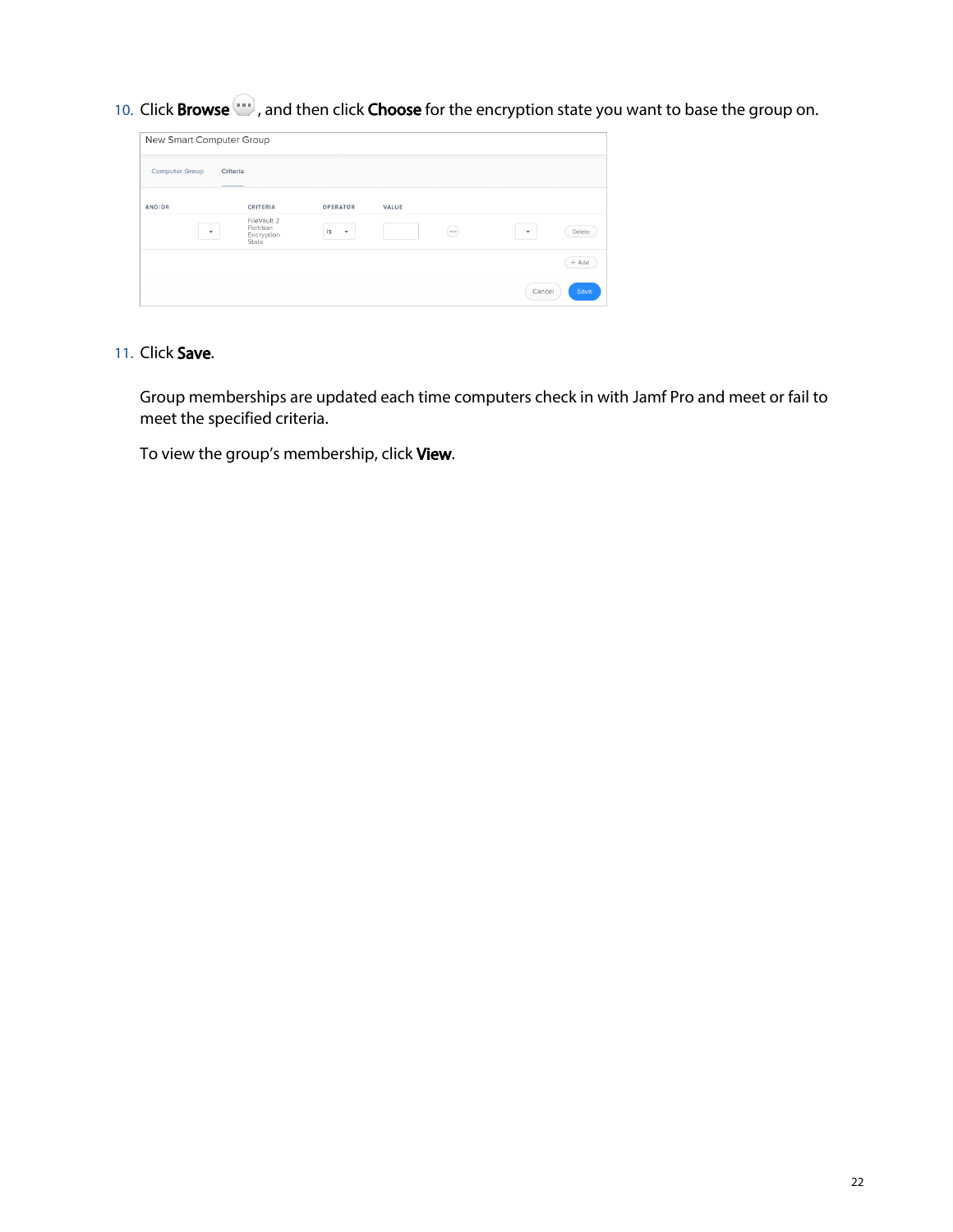## <span id="page-22-0"></span>**Creating a Smart Group of Computers that are Not Eligible for FileVault Encryption**

You can create a smart group of computers that are not eligible for FileVault Encryption.

- 1. Log in to Jamf Pro.
- 2. Click **Computers** at the top of the page.
- 3. Click Smart Computer Groups.
- 4. Click **New**  $\left( \begin{array}{c} + & \text{New} \\ & \text{New} \end{array} \right)$ .
- 5. On the Computer Group pane, enter a display name for the group.
- 6. To enable email notifications, select the **Send email notification on membership change** checkbox.
- 7. Click the **Criteria** tab.
- 8. Click  $Add$   $A^{4d}$ .
- 9. Click **Show Advanced Criteria**, and then click **Choose**for "FileVault 2 Eligibility".
- 10. Choose "is not" from the Operator pop-up menu.
- 11. Click **Browse :** and then click **Choose** for "Eligible".

| New Smart Computer Group          |                            |                   |          |                                                                                            |                                    |
|-----------------------------------|----------------------------|-------------------|----------|--------------------------------------------------------------------------------------------|------------------------------------|
| <b>Computer Group</b><br>Criteria |                            |                   |          |                                                                                            |                                    |
| AND/OR                            | CRITERIA                   | <b>OPERATOR</b>   | VALUE    |                                                                                            |                                    |
| ٠                                 | FileVault 2<br>Eligibility | is not $\sqrt{ }$ | Eligible | $\begin{pmatrix} \bullet & \bullet & \bullet \\ \bullet & \bullet & \bullet \end{pmatrix}$ | Delete<br>$\overline{\phantom{a}}$ |
|                                   |                            |                   |          |                                                                                            | + Add                              |
|                                   |                            |                   |          |                                                                                            | Cancel<br>Save                     |

12. Click Save.

Group memberships are updated each time computers check in with Jamf Pro and meet or fail to meet the specified criteria.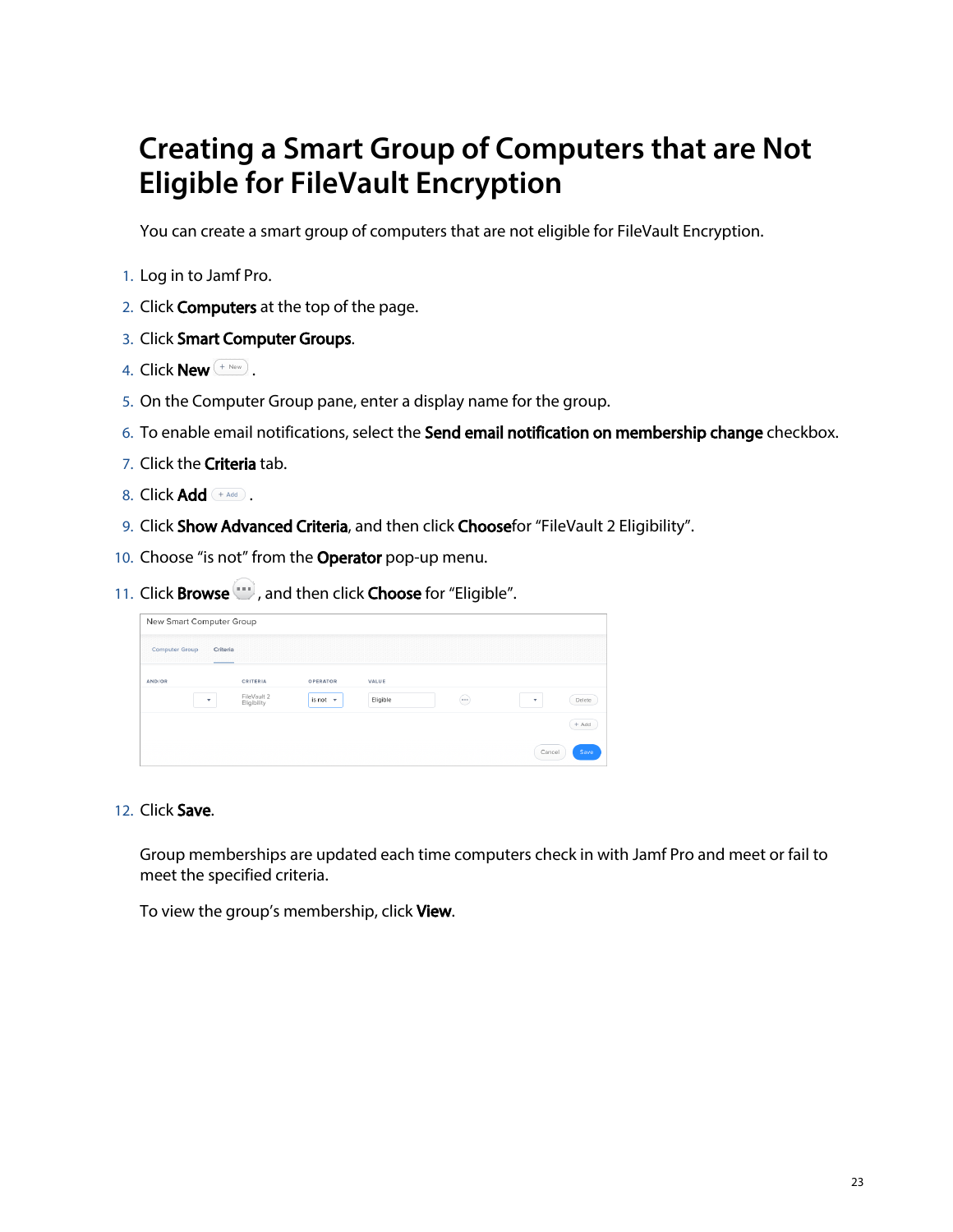## <span id="page-23-0"></span>**Creating a Smart Group of Computers with an Invalid Individual Recovery Key**

You can create a smart computer group to validate that the individual recovery key on computers matches the key stored in Jamf Pro.

- 1. Log in to Jamf Pro.
- 2. Click **Computers** at the top of the page.
- 3. Click Smart Computer Groups.
- 4. Click **New**  $\left( \begin{array}{c} + & \text{New} \\ & \text{New} \end{array} \right)$ .
- 5. On the Computer Group pane, enter a display name for the group.
- 6. To enable email notifications, select the **Send email notification on membership change** checkbox.
- 7. Click the **Criteria** tab.
- 8. Click  $Add$   $A^{4d}$ .
- 9. Click **Show Advanced Criteria** and then click **Choose**for "FileVault 2 Individual Key Validation". When the criteria is displayed, make sure the operator is set to "is".
- 10. Click **Browse**  $\ddot{\bullet}$ , and then click **Choose** for "Invalid".

|                       | New Smart Computer Group |                                             |                    |         |                                                           |   |        |  |
|-----------------------|--------------------------|---------------------------------------------|--------------------|---------|-----------------------------------------------------------|---|--------|--|
| <b>Computer Group</b> | Criteria                 |                                             |                    |         |                                                           |   |        |  |
| AND/OR                |                          | CRITERIA                                    | <b>OPERATOR</b>    | VALUE   |                                                           |   |        |  |
|                       | ٠                        | FileVault 2<br>Individual Key<br>Validation | is<br>$\mathbf{v}$ | Invalid | $\overset{\scriptscriptstyle(++)}{\scriptscriptstyle(-)}$ | ٠ | Delete |  |
|                       |                          |                                             |                    |         |                                                           |   | + Add  |  |

11. Click Save.

Group memberships are updated each time computers submit inventory with Jamf Pro and meet or fail to meet the specified criteria.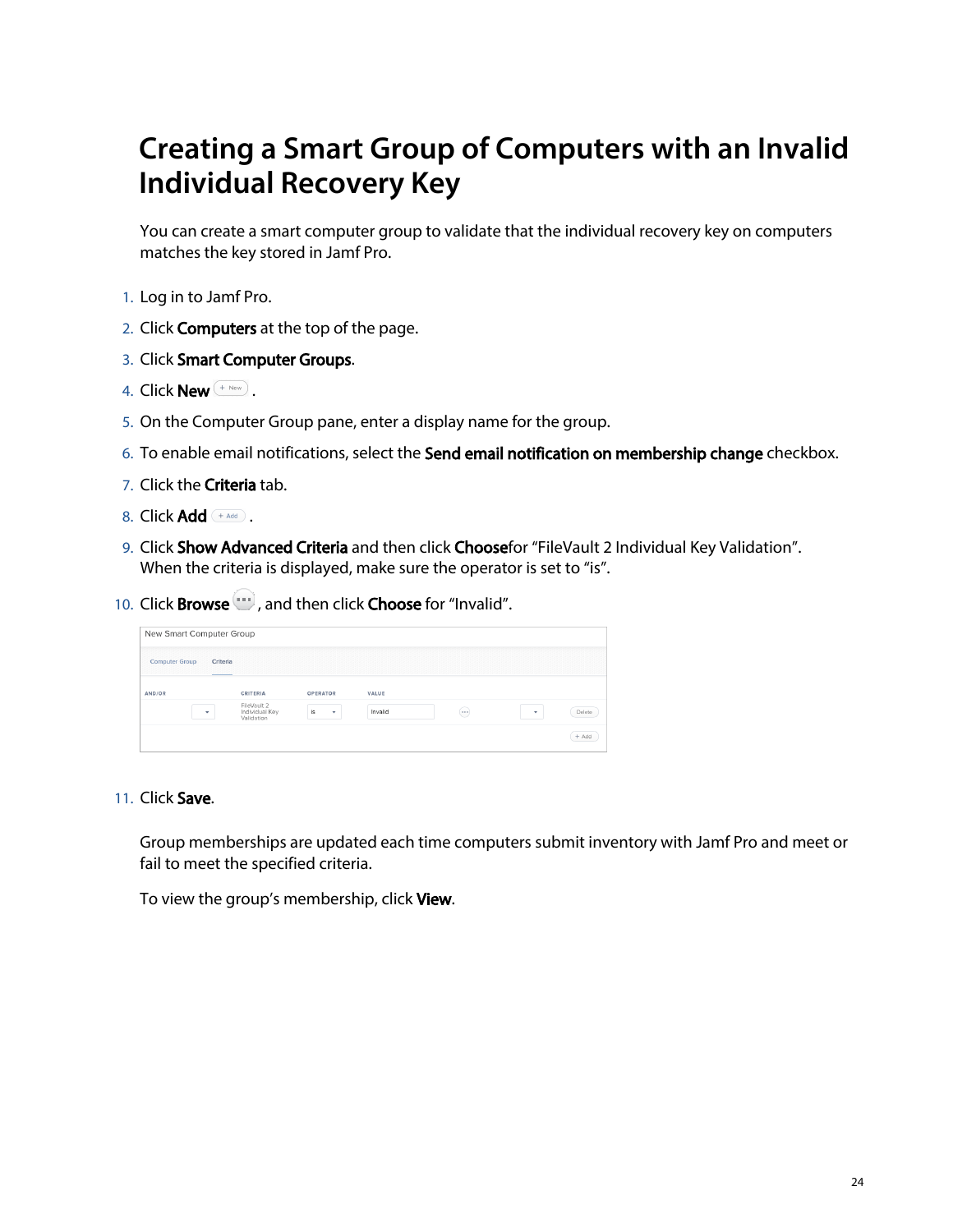## <span id="page-24-0"></span>**Creating a Smart Group of Computers for Which a Specified User is Enabled for FileVault**

You can create a smart computer group to identify the computers for which a specified user is enabled for FileVault.

- 1. Log in to Jamf Pro.
- 2. Click **Computers** at the top of the page.
- 3. Click Smart Computer Groups.
- 4. Click **New**  $\left( \begin{array}{c} + & \text{New} \\ & \text{New} \end{array} \right)$ .
- 5. On the Computer Group pane, enter a display name for the group.
- 6. To enable email notifications, select the **Send email notification on membership change** checkbox.
- 7. Click the **Criteria** tab.
- 8. Click  $Add$   $A^{4d}$ .
- 9. Click **Show Advanced Criteria**, and then click **Choose**for "FileVault 2 User". When the criteria is displayed, make sure the operator is set to "has".
- 10. Enter a username, or click **Browse**  $\Box$ , and then click **Choose** for a FileVault 2-enabled user.

|                       | New Smart Computer Group |                     |                 |                         |                                                                                                                                                                                                                                                                                                                                 |                |
|-----------------------|--------------------------|---------------------|-----------------|-------------------------|---------------------------------------------------------------------------------------------------------------------------------------------------------------------------------------------------------------------------------------------------------------------------------------------------------------------------------|----------------|
| <b>Computer Group</b> | Criteria<br>_____        |                     |                 |                         |                                                                                                                                                                                                                                                                                                                                 |                |
| AND/OR                |                          | CRITERIA            | <b>OPERATOR</b> | VALUE                   |                                                                                                                                                                                                                                                                                                                                 |                |
| ۰                     |                          | FileVault 2<br>User | has             | $\overline{\mathbf{v}}$ | $\begin{pmatrix} 0 & 0 & 0 \\ 0 & 0 & 0 \\ 0 & 0 & 0 \\ 0 & 0 & 0 \\ 0 & 0 & 0 \\ 0 & 0 & 0 \\ 0 & 0 & 0 \\ 0 & 0 & 0 \\ 0 & 0 & 0 & 0 \\ 0 & 0 & 0 & 0 \\ 0 & 0 & 0 & 0 \\ 0 & 0 & 0 & 0 & 0 \\ 0 & 0 & 0 & 0 & 0 \\ 0 & 0 & 0 & 0 & 0 \\ 0 & 0 & 0 & 0 & 0 & 0 \\ 0 & 0 & 0 & 0 & 0 & 0 \\ 0 & 0 & 0 & 0 & 0 & 0 & 0 \\ 0 & $ | Delete<br>٠    |
|                       |                          |                     |                 |                         |                                                                                                                                                                                                                                                                                                                                 | $+$ Add        |
|                       |                          |                     |                 |                         |                                                                                                                                                                                                                                                                                                                                 | Cancel<br>Save |

#### 11. Click Save.

Group memberships are updated each time computers check in with Jamf Pro and meet or fail to meet the specified criteria.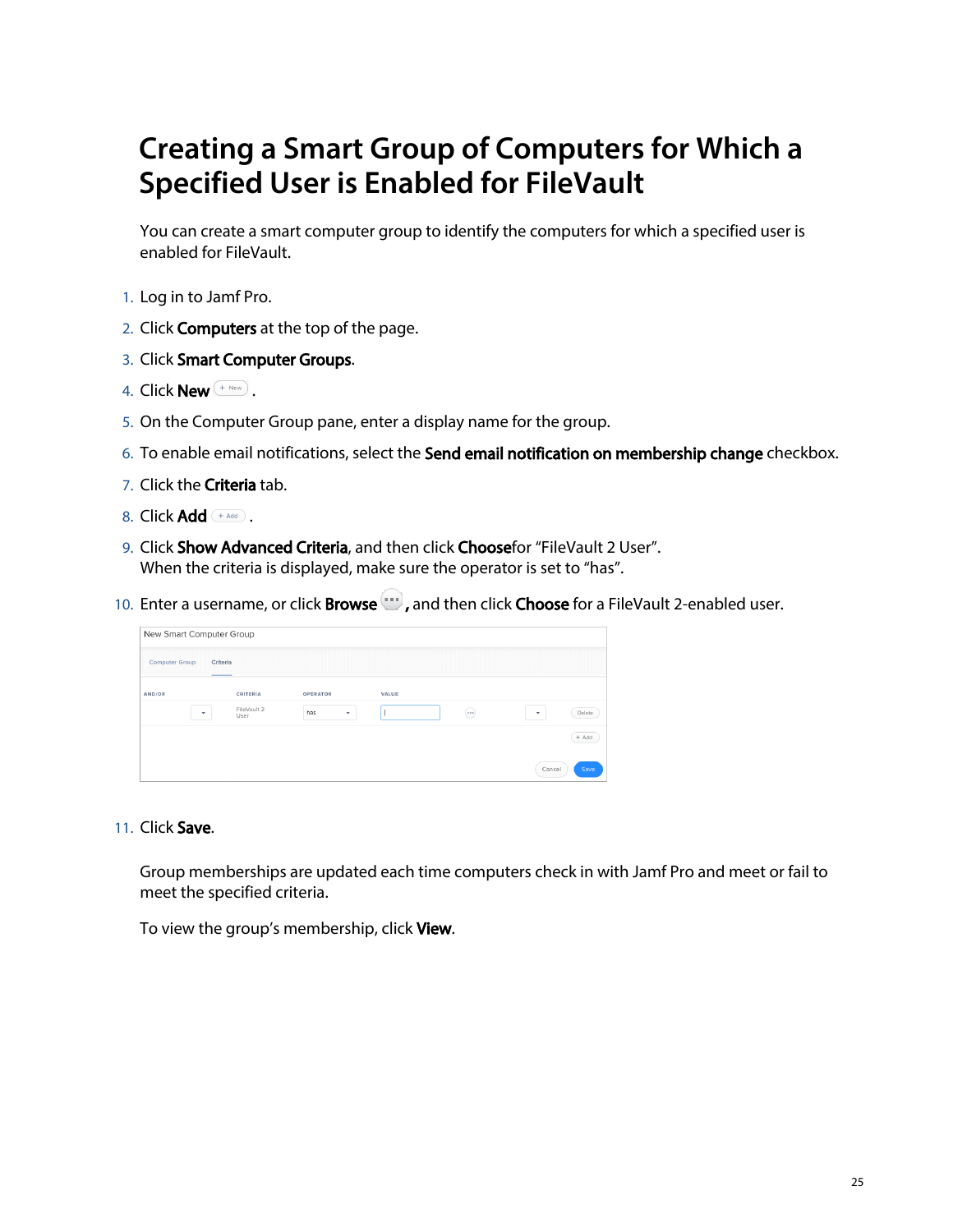# <span id="page-25-0"></span>**Viewing FileVault Information for a Computer**

You can view the FileVault disk encryption information for a computer. You can also view its FileVault recovery key.

## <span id="page-25-1"></span>**Viewing FileVault Disk Encryption Information for a Computer**

You can use the smart computer group you created in "Creating a Smart Group of Computers that are FileVault Encrypted" to view the following information for the boot partition on a FileVaultencrypted computer:

- Last inventory update
- **FileVault partition encryption state**
- **Individual recovery key validation**
- **Institutional recovery key**
- Disk encryption configuration
- FileVault-enabled users

You can also view the last inventory update date and partition encryption state for any non-boot partitions on the computer.

- 1. Log in to Jamf Pro.
- 2. Click **Computers** at the top of the page.
- 3. Click Smart Computer Groups.
- 4. Click the smart computer group you created in "Creating a Smart Group of Computers that are FileVault Encrypted", and then click View.
- 5. Click the computer you want to view disk encryption information for.
- 6. Select **Disk Encryption** in the list of categories.

The computer's FileVault disk encryption information is displayed for the boot partition. For any additional partitions, the last inventory update date and partition encryption state is displayed.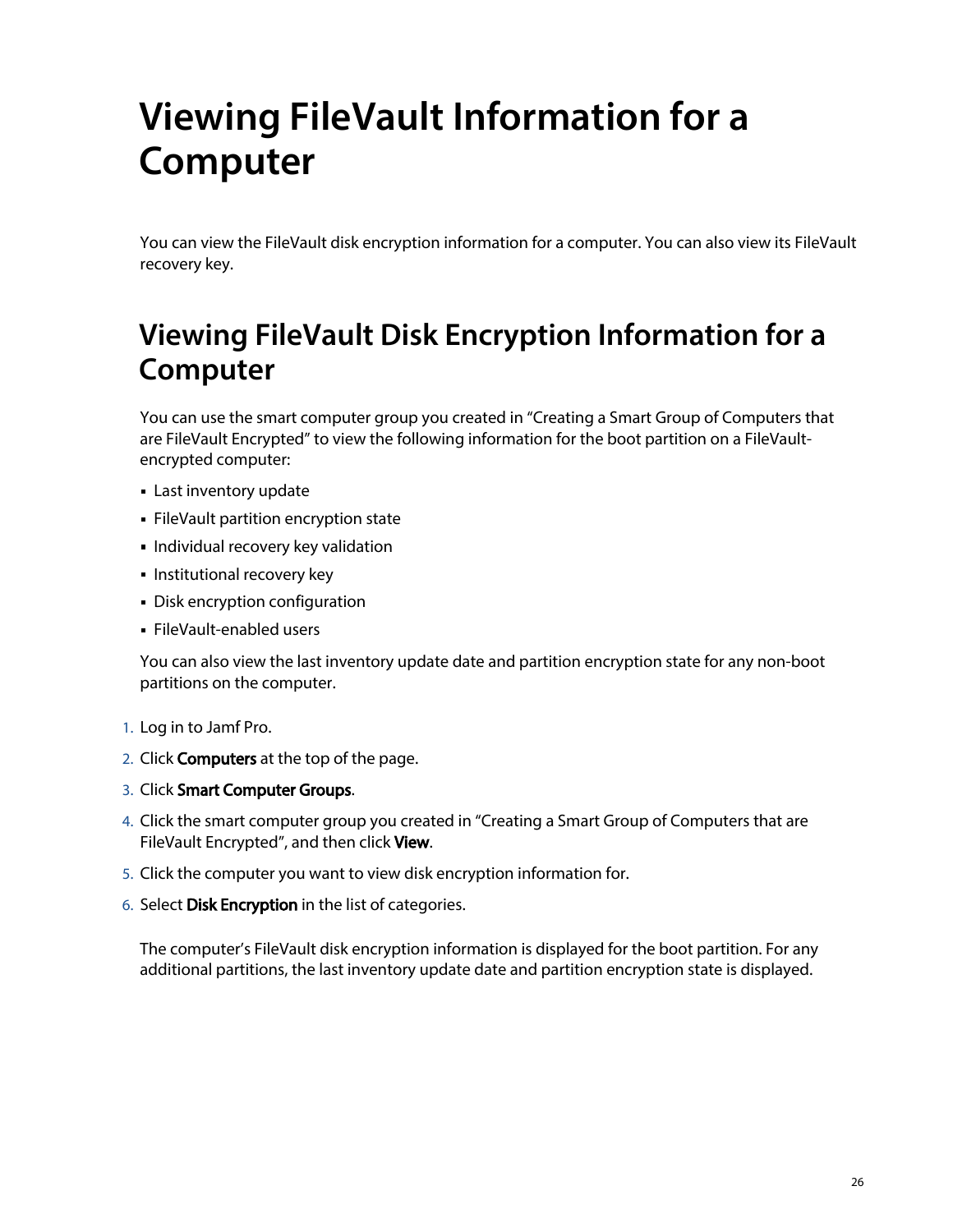## <span id="page-26-0"></span>**Viewing the FileVault Recovery Key for a Computer**

You can use the smart computer group you created in "Creating a Smart Group of Computers that are FileVault Encrypted" to view the recovery key for a FileVault-encrypted computer.

- 1. Log in to Jamf Pro.
- 2. Click **Computers** at the top of the page.
- 3. Click Smart Computer Groups.
- 4. Click the smart computer group you created in the "Creating a Smart Group of Computers that are FileVault Encrypted" section, and then click View.
- 5. Click the computer you want to view the recovery key for, and then click the **Management** tab.
- 6. Select FileVault 2 in the list of categories, and then click Get Recovery Key.
	- If the recovery key is an "Individual" recovery key, it is displayed in Jamf Pro.
	- If the recovery key is an "Institutional" recovery key, click **Download** to download it.
	- If the recovery key is an "Individual and Institutional" recovery key, the individual recovery key is displayed in Jamf Pro. To download the institutional recovery key, click Download.

Note: When a user views the FileVault Recovery Key, it logs their the username and the date and time viewed in the "Viewed FileVault Encryption Key".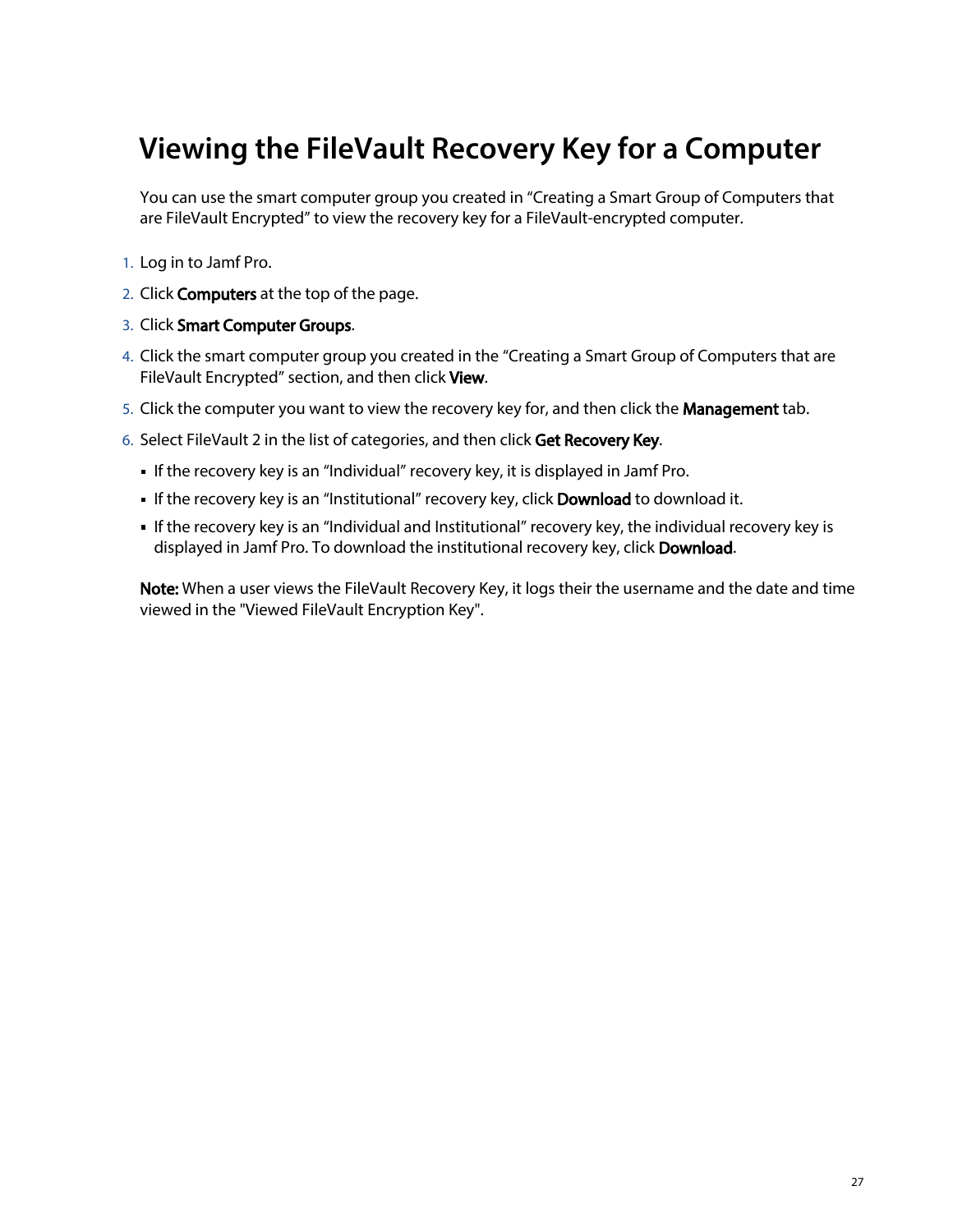# <span id="page-27-0"></span>**Issuing a New FileVault Recovery Key**

You can use a policy to issue a new FileVault recovery key to computers with macOS 10.14 or later that have FileVault activated. This allows you to do the following:

- Replace an individual recovery key that has been reported as invalid and does not match the recovery key stored in Jamf Pro.
- Update the recovery key on computers on a regular schedule, without needing to decrypt and then re-encrypt the computers.

### <span id="page-27-1"></span>**Requirements**

To issue a new individual recovery key to a computer, the computer must have:

- macOS 10.14 or later
- A "Recovery HD" partition
- FileVault activated

To issue a new institutional recovery key to a computer, the computer must have:

- macOS 10.14 or later
- A "Recovery HD" partition
- FileVault enabled

### <span id="page-27-2"></span>**Issuing a New FileVault Recovery Key to Computers**

- 1. Log in to Jamf Pro.
- 2. Click **Computers** at the top of the page.
- 3. Click Policies.
- 4. Click **New**  $\overset{+}{\longleftarrow}$ .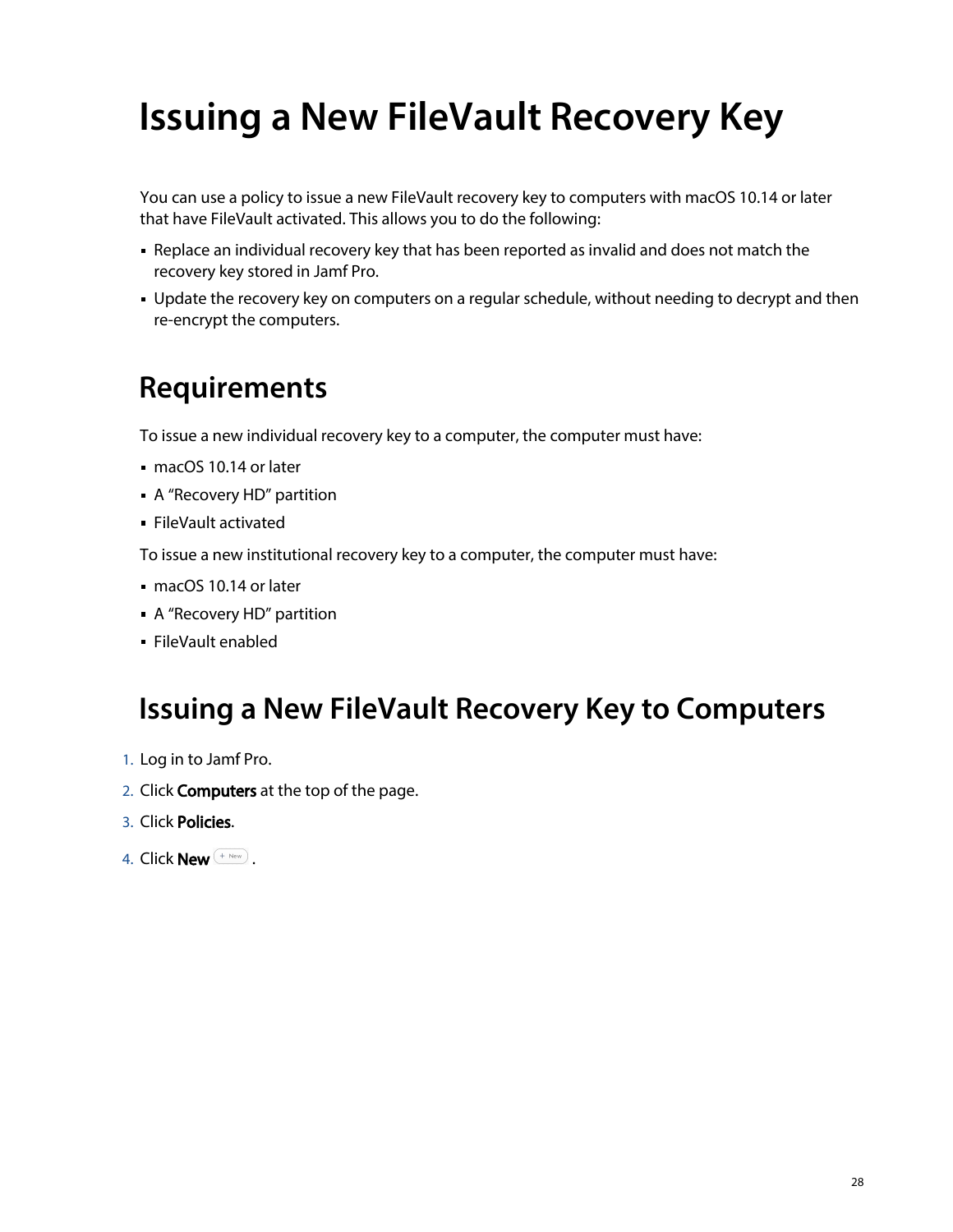5. In the General payload, enter a display name for the policy. For example, "FileVault New Individual Recovery Key".

|    | New Policy                                      |                                                                                                                                                                                 |
|----|-------------------------------------------------|---------------------------------------------------------------------------------------------------------------------------------------------------------------------------------|
|    | Options<br>Scope                                | <b>User Interaction</b><br><b>Self Service</b>                                                                                                                                  |
|    | $\rightarrow$<br>General                        | General<br>Display name for the policy<br><b>DISPLAY NAME</b>                                                                                                                   |
|    | Packages<br>0 Packages                          | [Required]                                                                                                                                                                      |
| ľЭ | <b>Software Updates</b><br>Not Configured       | Enabled<br>CATEGORY<br>Category to add the policy to                                                                                                                            |
|    | <b>Scripts</b><br>0 Scripts                     | None<br>٠                                                                                                                                                                       |
|    | <b>Printers</b><br>0 Printers                   | Trigger Event(s) to use to initiate the policy<br>Startup<br>When a computer starts up. A startup script that checks for policies must be configured in Jamf Pro for            |
|    | <b>Disk Encryption</b><br>Not Configured        | this to work<br>Login                                                                                                                                                           |
|    | Dock Items<br>0 Dock Items                      | When a user logs in to a computer. A login hook that checks for policies must be configured in Jamf Pro<br>for this to work<br>Logout                                           |
|    | <b>Local Accounts</b><br>0 Accounts             | When a user logs out of a computer. A logout hook that checks for policies must be configured in Jamf<br>Pro for this to work<br>Network State Change                           |
|    | Management<br><b>Accounts</b><br>Not Configured | When a computer's network state changes (e.g., when the network connection changes, when the<br>computer name changes, when the IP address changes)                             |
| Ы  | <b>Directory Bindings</b><br>0 Bindings         | <b>Enrollment Complete</b><br>Immediately after a computer completes the enrollment process<br>Recurring Check-in<br>At the recurring check-in frequency configured in Jamf Pro |
|    | <b>EFI Password</b><br>Configurant              | Custom<br>Save<br>Cancel                                                                                                                                                        |

- 6. Select a trigger and execution frequency.
- 7. Select the Disk Encryption payload and click Configure.
- 8. Choose "Issue New Recovery Key" from the **Action** pop-up menu.

|                |                                                             | FileVault New Individual Recovery Key                                              |
|----------------|-------------------------------------------------------------|------------------------------------------------------------------------------------|
|                | Options<br>Scope                                            | <b>User Interaction</b><br><b>Self Service</b>                                     |
| $\Box$         | General                                                     | Disk Encryption<br>$\times$                                                        |
|                | Packages<br>0 Packages                                      | <b>ACTION</b> Action to take on computers<br>Issue New Recovery Key<br>۰           |
| $\circledcirc$ | <b>Software Updates</b><br>Not Configured                   | RECOVERY KEY TYPE Type of recovery key to issue<br>Individual $\blacktriangledown$ |
|                | <b>Scripts</b><br>0 Scripts                                 |                                                                                    |
|                | <b>Printers</b><br>0 Printers                               |                                                                                    |
|                | <b>Disk Encryption</b><br>$\,$<br>Issue New Recovery<br>Key |                                                                                    |
|                | <b>Dock Items</b><br>0 Dock Items                           |                                                                                    |
| ۰              | Local Accounts                                              | Save<br>Cancel                                                                     |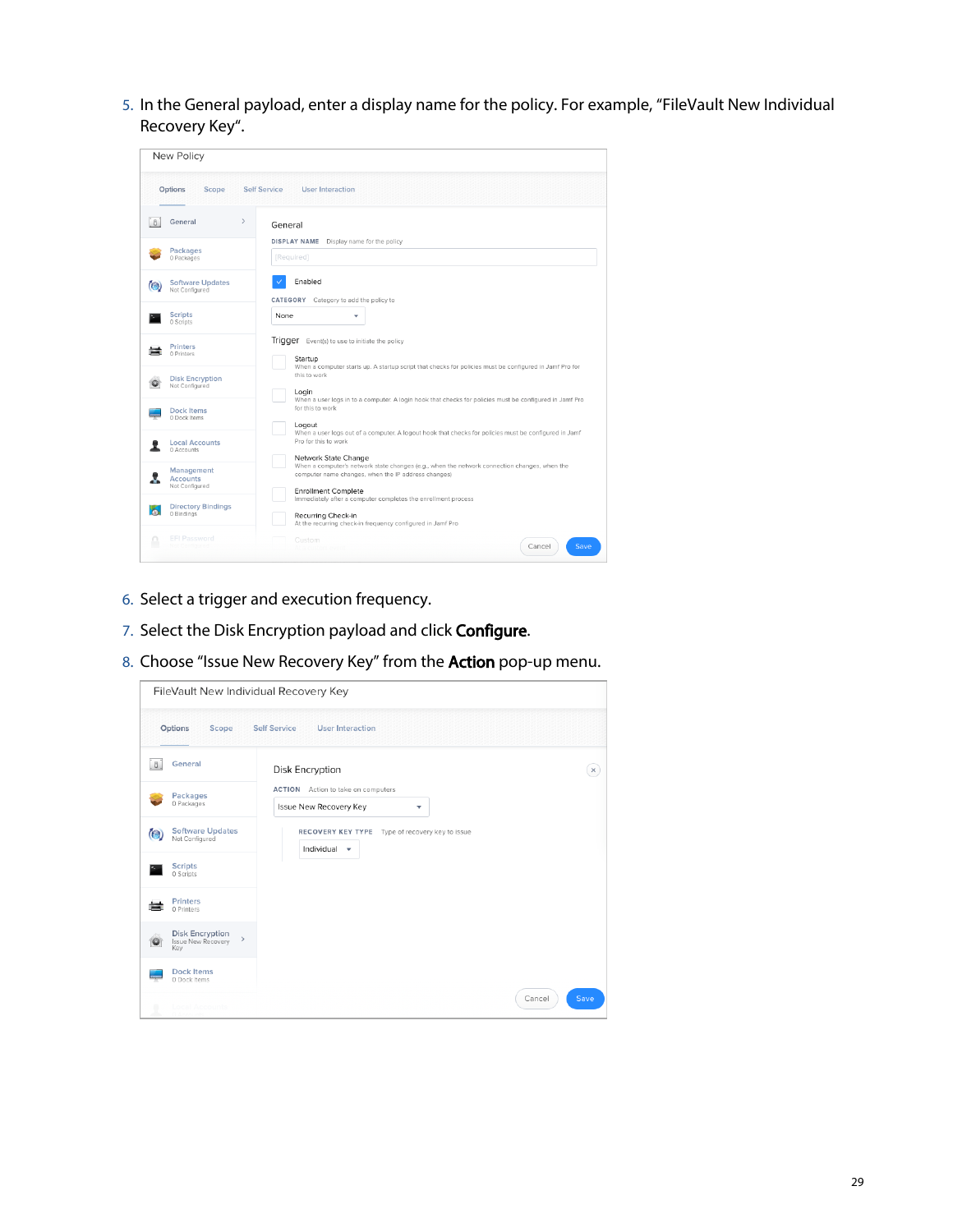- 9. Choose the type of recovery key you want to issue from the Recovery Key Type pop-up menu:
	- Individual—A new individual recovery key is generated on each computer and then submitted to Jamf Pro for storage.
	- **Institutional—**A new institutional recovery key is deployed to computers and stored in Jamf Pro.
	- **Individual and Institutional**—Issues both types of recovery keys to computers.

If you chose "Institutional" or "Individual and Institutional", choose the disk encryption configuration to use to issue the new recovery key from the Disk Encryption Configuration for Institutional Key popup menu.

|       | New Policy                                                     |                                                                                                                                                    |  |  |  |
|-------|----------------------------------------------------------------|----------------------------------------------------------------------------------------------------------------------------------------------------|--|--|--|
|       | Options<br>Scope                                               | <b>User Interaction</b><br><b>Self Service</b>                                                                                                     |  |  |  |
| w     | Uputrus<br>Not Configured                                      |                                                                                                                                                    |  |  |  |
|       | <b>Scripts</b><br>0 Scripts                                    | Disk Encryption<br>×<br><b>ACTION</b> Action to take on computers                                                                                  |  |  |  |
|       | <b>Printers</b><br>0 Printers                                  | Issue New Recovery Key<br>▼<br>RECOVERY KEY TYPE Type of recovery key to issue                                                                     |  |  |  |
|       | <b>Disk Encryption</b><br>><br>Individual and<br>Institutional | Institutional<br>▼                                                                                                                                 |  |  |  |
|       | Dock Items<br>0 Dock Items                                     | DISK ENCRYPTION CONFIGURATION FOR INSTITUTIONAL<br><b>KEY</b><br>Disk encryption configuration to use to issue a new institutional<br>recovery key |  |  |  |
|       | <b>Local Accounts</b><br>0 Accounts                            | Institutional Recovery Key<br>$\overline{\mathbf{v}}$                                                                                              |  |  |  |
| af In | Management<br>Accounts<br>Not Configured                       | Save<br>Cancel                                                                                                                                     |  |  |  |